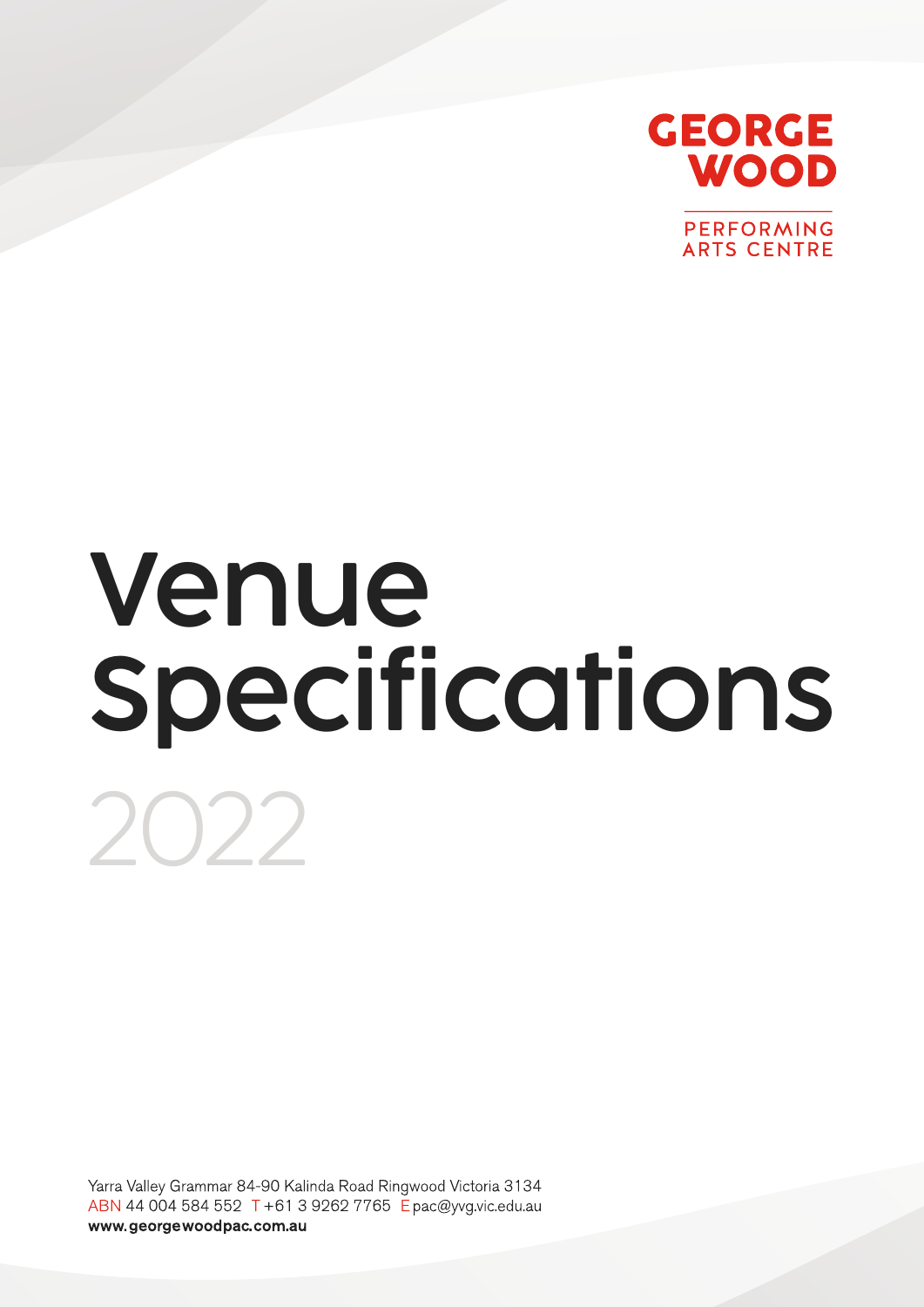# DOCUMENT HISTORY

| <b>Document Version</b> | <b>Date</b>  | Author      | <b>Comments</b>         |  |
|-------------------------|--------------|-------------|-------------------------|--|
| $\mathsf{v1}$ .         | January 2021 | M Viskich   | Branding update         |  |
| v2.0                    | August 2021  | M Stevenson | Equip updates           |  |
| v3.0                    | March 2022   | M Stevenson | Pricing & equip updates |  |

# GENERAL INFORMATION

This *Venue Specifications* document is a summary of the technical specifications and equipment available for hire. The terms and conditions of hire can be found in the *Venue Hire Agreement*. If you have any further queries or would like the make a booking at George Wood Performing Arts Centre, please contact us using the details below.

# CONTACT DETAILS

George Wood Performing Arts Centre 84-90 Kalinda Road Ringwood Victoria 3134

| Phone | +61 3 9262 7765    |
|-------|--------------------|
| Email | pac@yvg.vic.edu.au |
| Web   | www.gwpac.com.au   |
|       |                    |

**Manager** Mr Paul Sherriff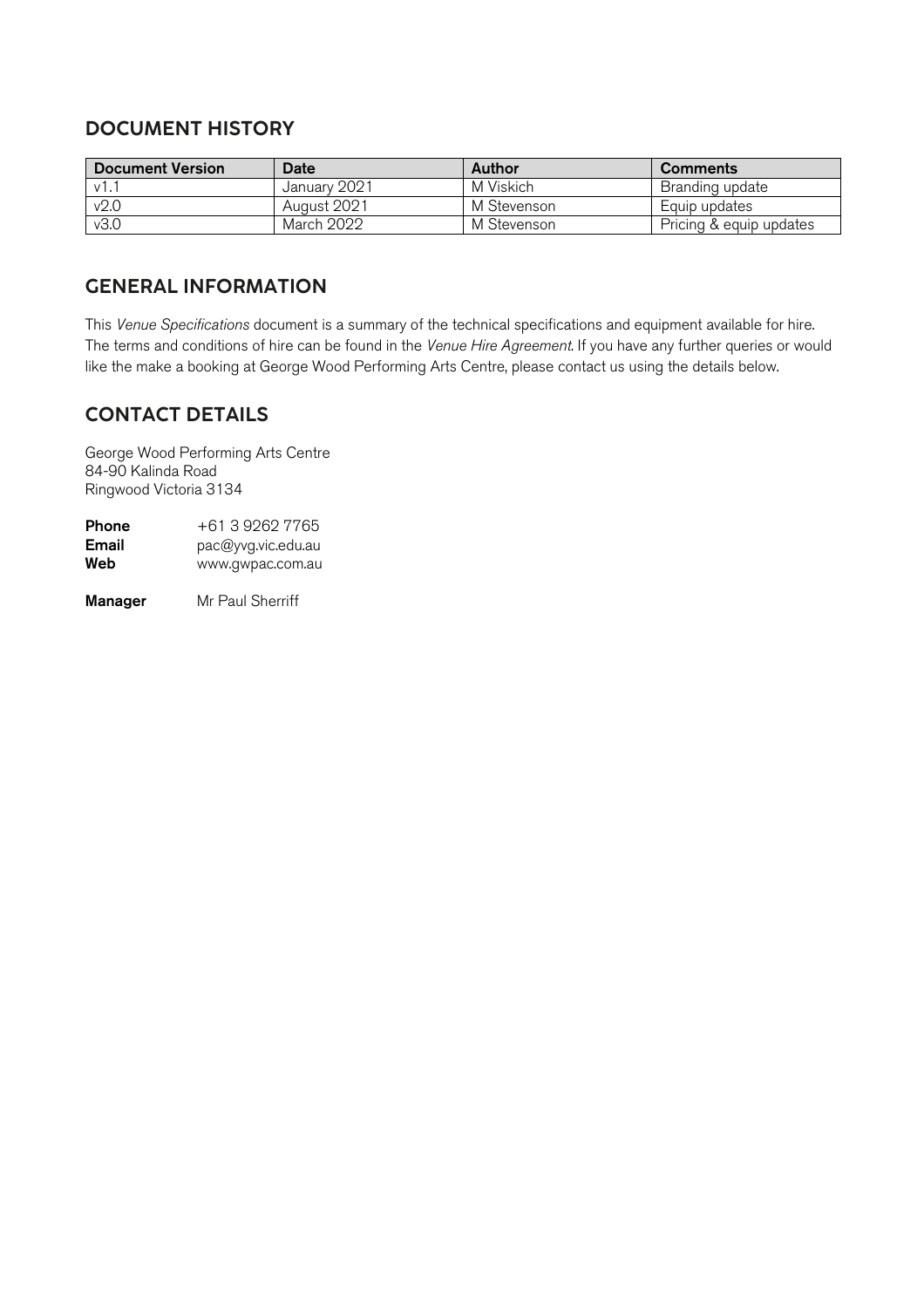# Table of Contents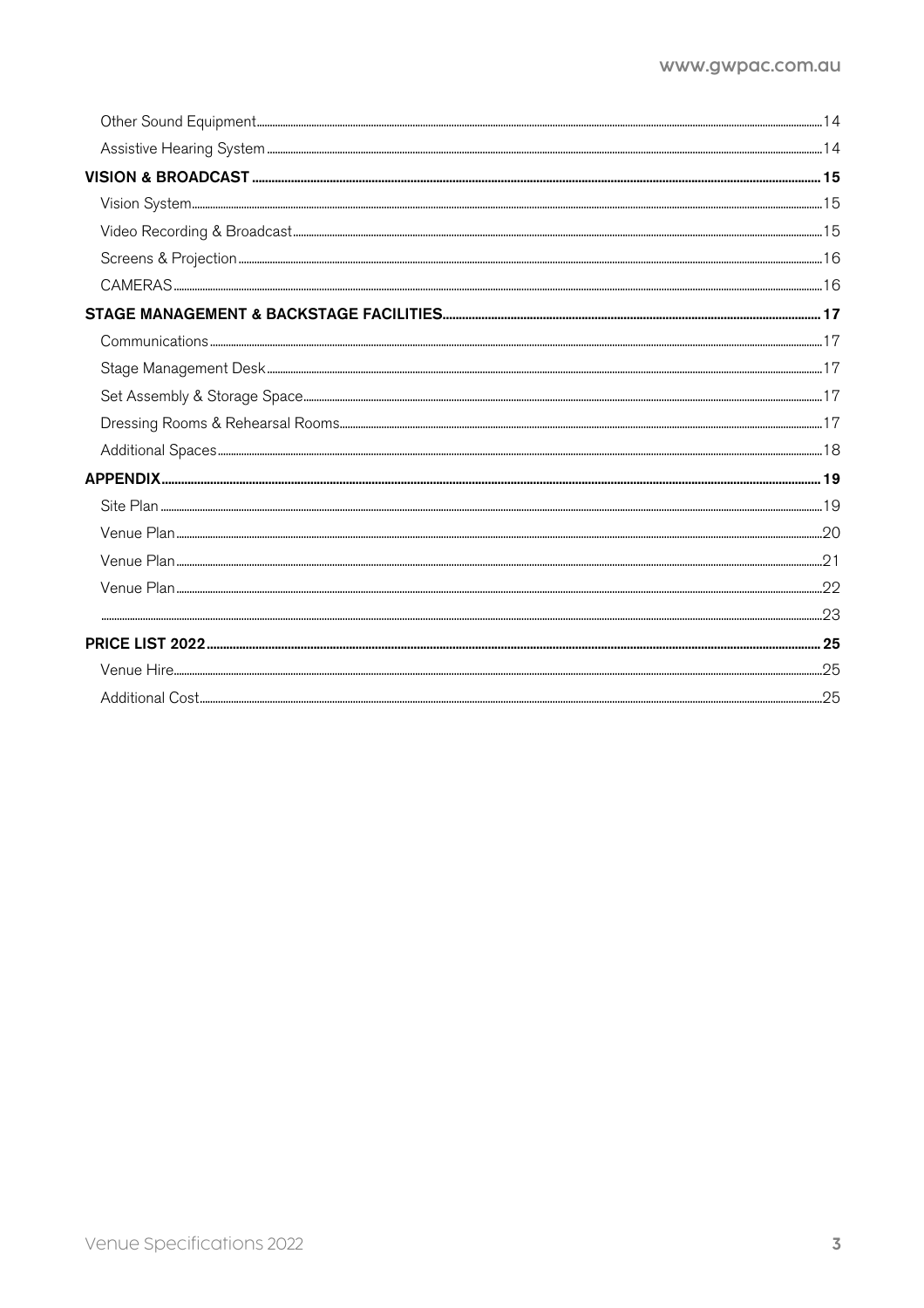# Venue Access

Hirers accessing the Venue are required to enter via Stage Door, located at the loading dock on the north side of the building. On weekdays, access via the back of house entrances at the rear of the building is restricted until after 6pm.

Audience members accessing the Venue are permitted to enter only via the front of house entrances: the Main Foyer (south), or the North Foyer, using the main automatic doors.

# LOADING BAY

# Front of House

#### FOYERS

There are two main foyers located on either side of the Venue. The Main Entrance opens to a large outdoor space. The foyers contain:

- Male, female and disabled toilets
- Baby change table facilities
- Screens (stage feed or graphics display) and stage feed audio
- Staircases to Balcony auditorium doors

| Main Foyer   Area |                | North Foyer   Area |                  |
|-------------------|----------------|--------------------|------------------|
| Door 1   Stalls   |                | Door 2 Stalls      |                  |
|                   | Door 3 Balcony |                    | Door 4   Balcony |

# **GALLERY**

A small multi-function space known as The Gallery connects both foyers and features a catering kiosk where the Venue's licensed catering company operates. This space contains:

- Kiosk
- Tables, chairs and display boards
- Screens (stage feed or graphics display) and stage feed audio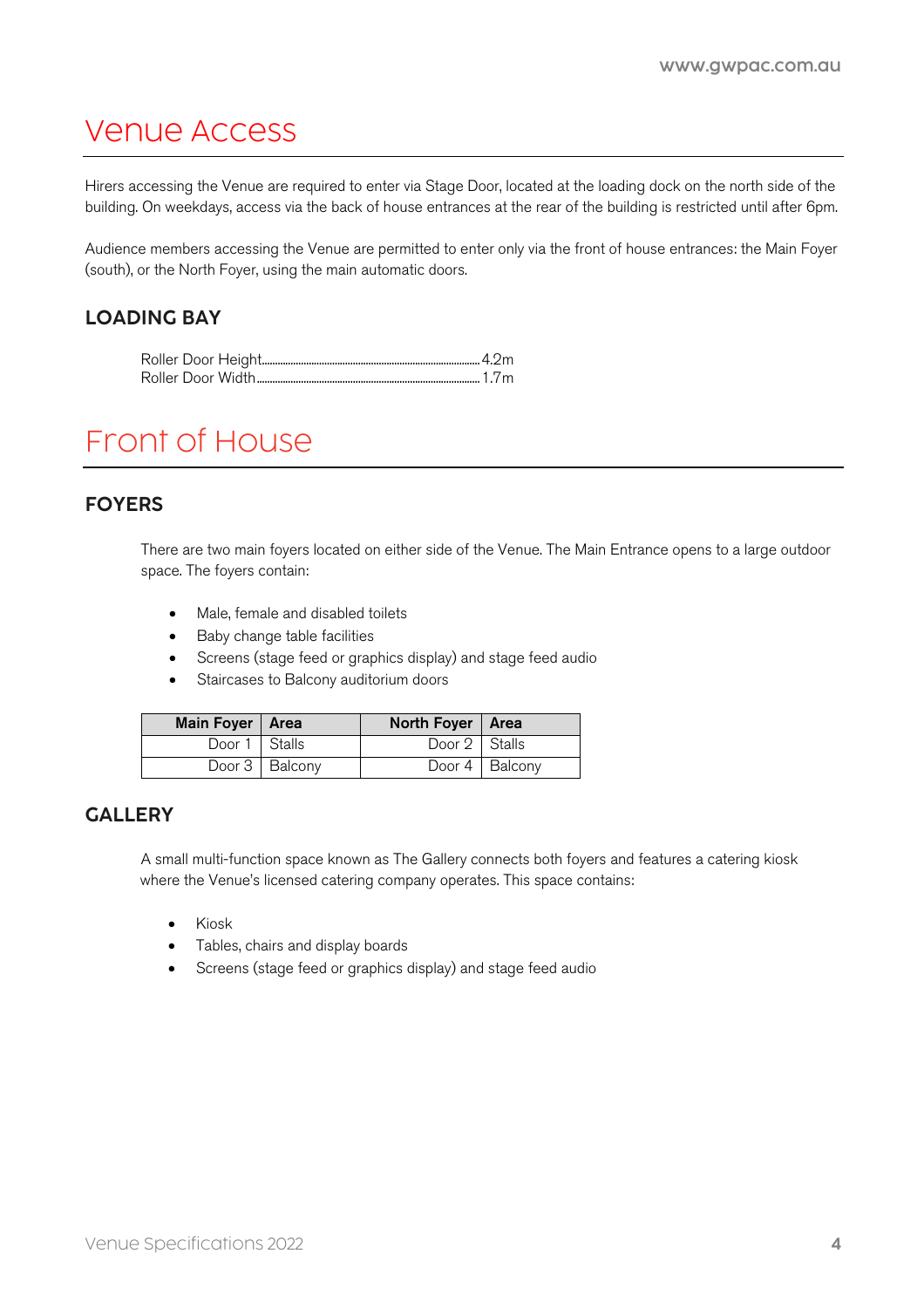# Auditorium Seating

The Stalls (ground level) are divided into two sections: the Front Stalls consists of 12 rows (A-M); the Rear Stalls consist of 5 rows (N-S). The Balcony (level 1) consists of 7 rows (AA-GG).

# **CAPACITIES**

| Area                  | <b>Seating Capacity</b> |
|-----------------------|-------------------------|
| <b>Front Stalls</b>   | 432                     |
| Rear Stalls           | 219                     |
| Balcony               | 944                     |
| <b>Total Capacity</b> | 895                     |

| Other                         | <b>Seats</b> |
|-------------------------------|--------------|
| *Wheelchair Accessible Spaces | 6            |
| Usher Seating                 |              |

\*NOTE

o Please contact eTicks for help with managing ticketing of wheelchair accessible spaces.

# HOUSE SEATING

The Venue reserves the right to retain 10 house seats for its exclusive use. These seats are N35-N44 inclusive.

# TECHNICAL CONTROL POSITIONS

| <b>Position</b>       | <b>Seats</b> | <b>Seat Numbers</b> |
|-----------------------|--------------|---------------------|
| Standard Control Room | Nil          | Nil                 |
| *Centre Stalls        | 9            | N18-26              |

\*NOTE

o The Centre Stalls Control Position is not standard and will incur an additional charge to adjust the seating configuration. Please contact eTicks for assistance with ticketing when this position is used. 

# REVERSE STAGE

Enables up to 120 seats to be placed on the upstage choir risers and the performance to be arranged in the opposite direction to normal.

#### **TICKETING**

All auditorium seating carries discrete numbering for ticketing purposes. All tickets are sold directly via ticketing platform, eTicks.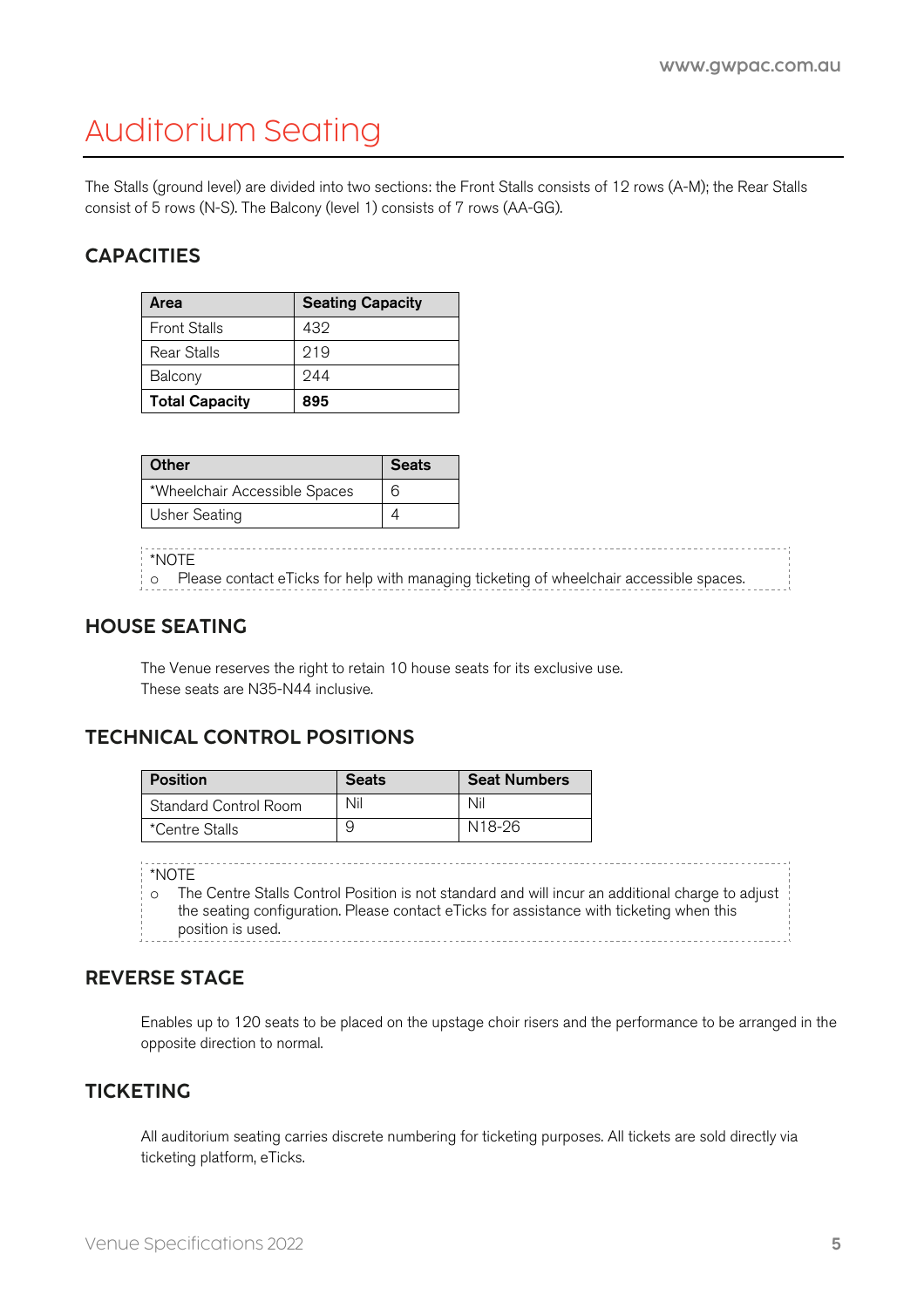# Stage Details & Equipment

# STAGE SURFACE

The stage is unraked with a polished hardwood surface as standard.

| <b>Surface</b> | <b>Suitable for</b>                 |  |  |
|----------------|-------------------------------------|--|--|
| Hardwood       | Concerts, presentations, lectures   |  |  |
|                | *Black MDF   Dance, musical theatre |  |  |

#### \*NOTE

o The Black MDF Floor is not standard and incurs an additional fee outlined in the Price List. This is compulsory when tap shoes are used.

- o The stage surface is non-sacrificial, and it is not permitted to screw into, cut, build upon, permanently mark or impair in any way.
- o Only tape supplied or approved by Venue Management shall be used on the stage surface.

# STAGE DIMENSIONS

#### MOVEABLE WALL

If the stage is used without masking (wings), the moveable wall can be used to partition the set assembly/storage space, and the stage, for no additional fee.

# **TORMENTORS**

Timber tormentors are used to create the Venue's proscenium arch either side at the front of the stage. As standard they are rigged in half width.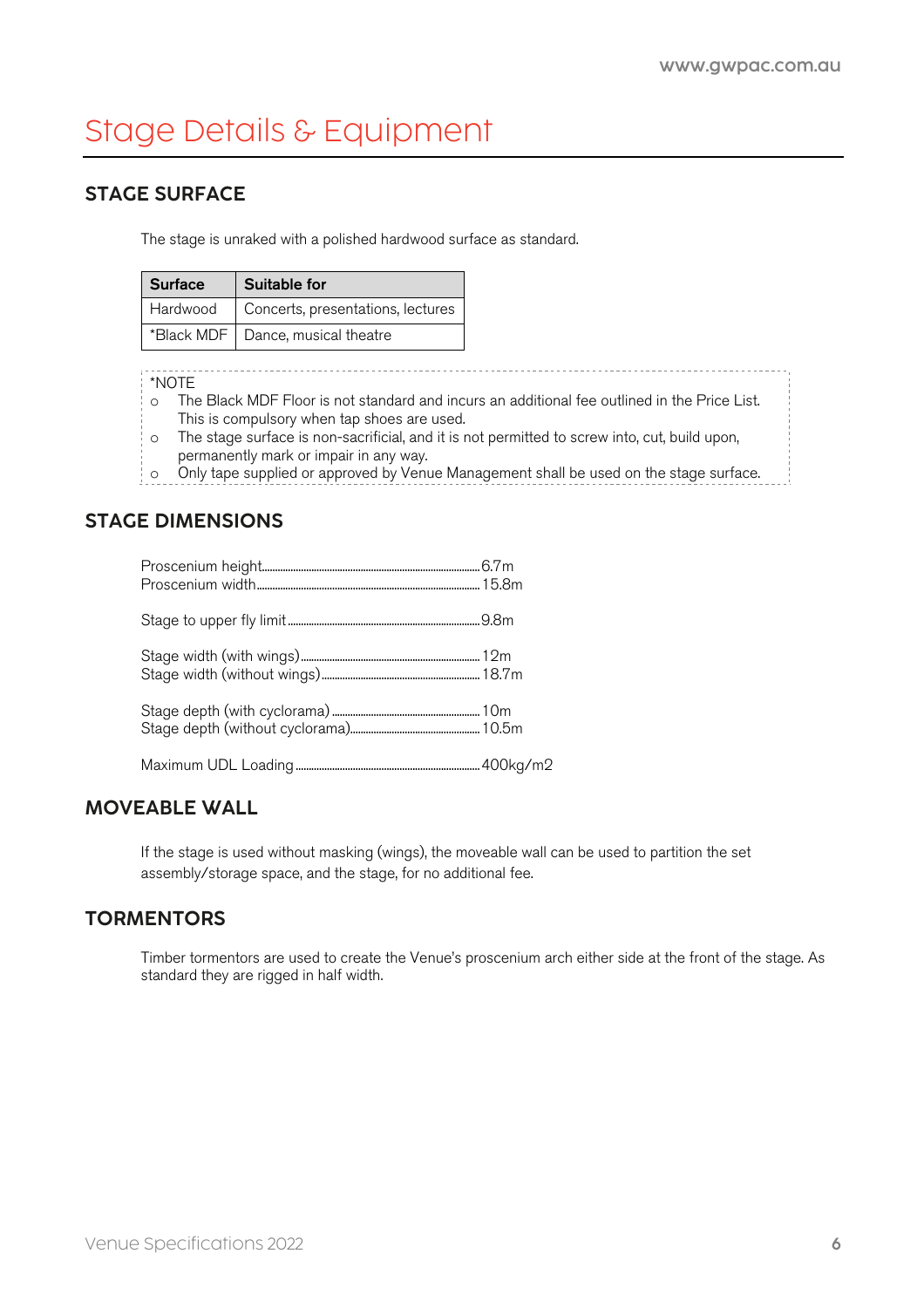# DRAPERY & CLOTHS

| <b>Drape</b>   | <b>Quantity</b> | W(m) | H(m)           | <b>Fullness</b> | Colour       | <b>Material</b>     |
|----------------|-----------------|------|----------------|-----------------|--------------|---------------------|
| Drop Curtain   | 1               | 17   | 5              | 80%             | Red          | Velvet              |
| Valance        | 1               | 16   | $\overline{2}$ | 80%             | Red          | Velvet              |
| Curtain 1      |                 | 16   | 7.28           | 80%             | Red          | Velvet              |
| Curtain 2      | 1               | 16   | 6.67           | 80%             | <b>Black</b> | Wool                |
| Curtain 3      | 1               | 16   | 6.67           | 80%             | <b>Black</b> | Wool                |
| Legs           | 4 pairs         | 6.5  | 3              | $O\%$           | <b>Black</b> | Wool                |
| <b>Borders</b> | 4               | 16   | $\overline{2}$ | $O\%$           | <b>Black</b> | Wool                |
| Tab Track      | 1               | 15   | 6.5            | 80%             | <b>Black</b> | Wool                |
| Cyclorama      | 1               | 14   | 4.8            |                 | White        | <b>Filled Cloth</b> |
| *Cyclorama     | 1               | 14   | 4.8            |                 | White        | Nessel              |
| *Scrim         |                 | 14   | 4.8            |                 | White        | Sharkstooth         |
| *Scrim         |                 | 10   | 6              |                 | White        | Sharkstooth         |
| *Scrim         |                 | 14   | 4.8            |                 | <b>Black</b> | Sharkstooth         |

#### $*$ NOTE

o Cloths marked \* are not rigged as standard and incur an additional fee.

o A variety of other masking legs and borders are available upon discussion with Venue Management, which incur an additional fee.

#### RISERS

- Fixed rear stage risers
- Rolling choir risers (6)
- Hardwood blocks (8)

# ORCHESTRAL EQUIPMENT

| Equipment               | <b>Quantity</b> |  |
|-------------------------|-----------------|--|
| Orchestra Chairs        | 96              |  |
| Music Stands            | 40              |  |
| Sconce Lights           | 8               |  |
| Double Bass Stools      | 5               |  |
| Conductor's Podium      |                 |  |
| Conductor's Music Stand |                 |  |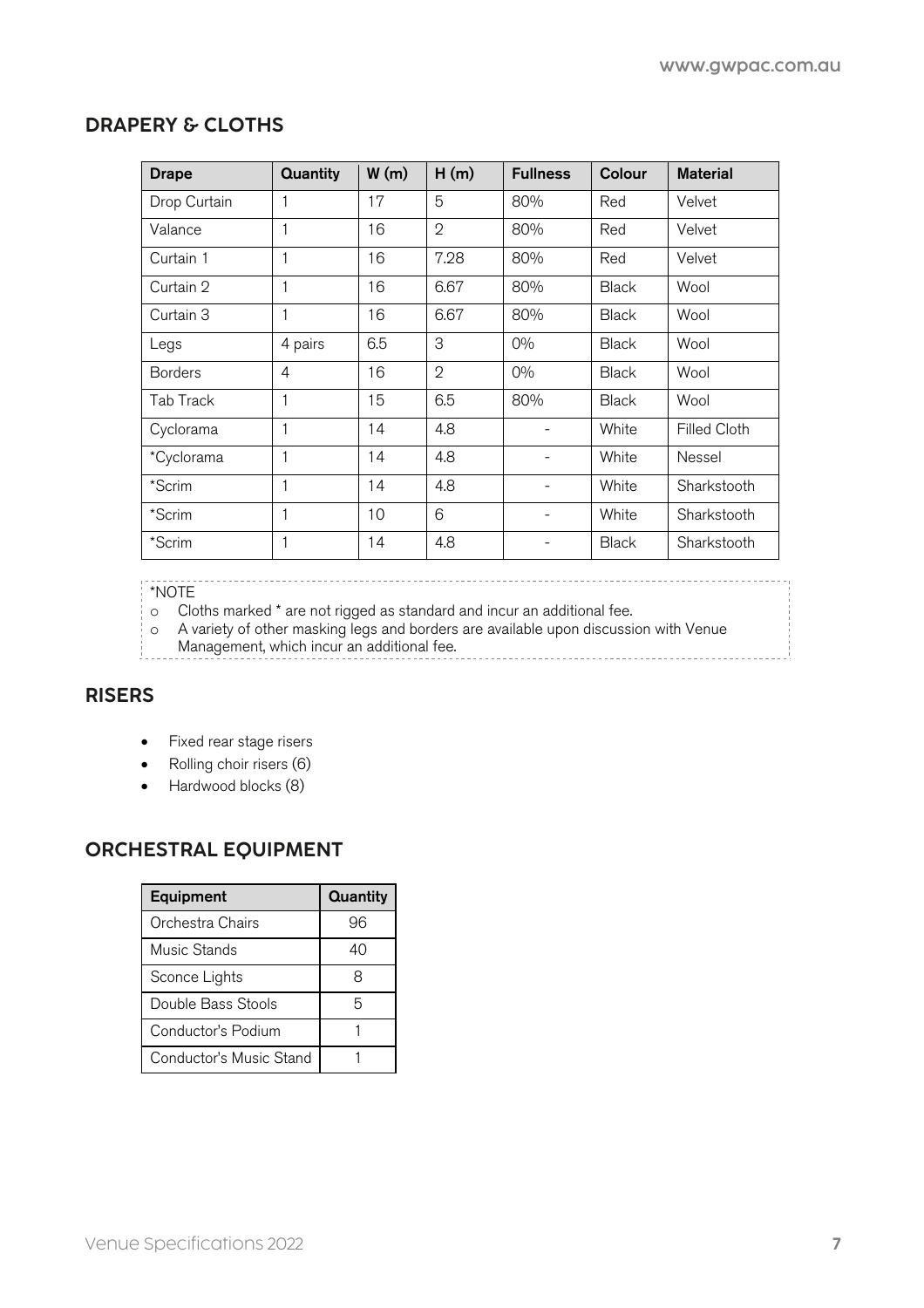# MUSICAL INSTRUMENTS

| <b>Instrument</b>        | Quantity |
|--------------------------|----------|
| Yamaha C7 Grand Piano    |          |
| Yamaha Clavinova CVP-805 |          |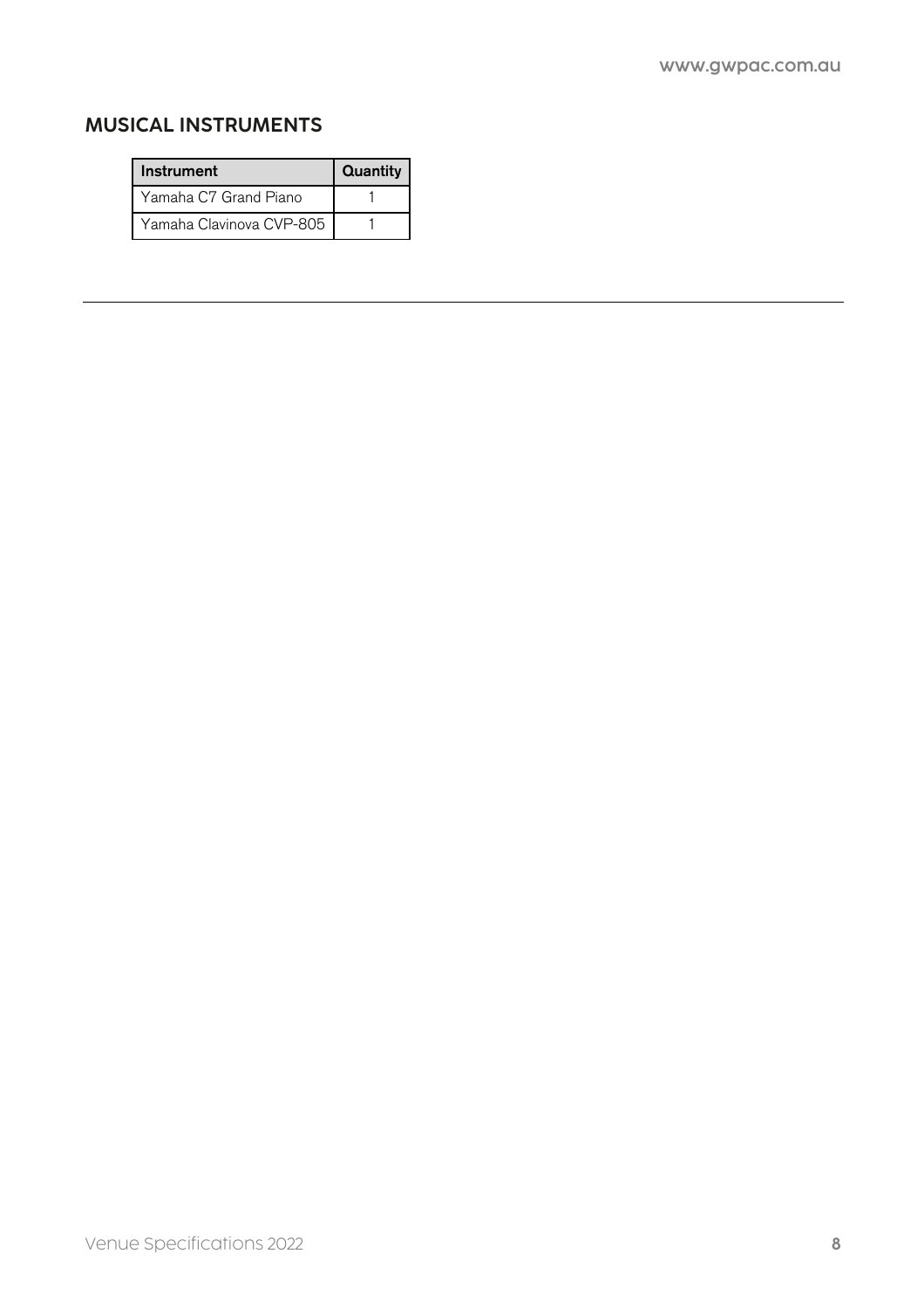# Fly System & Rigging

# MOTORISED CURTAIN SYSTEM

The Venue's Curtain System is comprised of 3 individually controlled motorised curtains. Curtain 1 acts as a house curtain, Curtain 2 divides the stage in two, and Curtain 3 covers the upstage fixed choir risers.

#### *Curtain System Information*

# FLY SYSTEM

The Venue's Fly System is an HME KTA Automated System. It is comprised of 19 fly lines which can be used to rig backdrops or other scenic elements. The layout of bars can be found in the Hanging Plot on Page 10.

#### *Control System Information*

#### *Bar Information*

#### o Operation of the Fly System is by authorised Venue staff only.

o Venue Management must approve backdrops and/or scenic elements that are to be flown or

statically rigged as outlined in the Venue's policies.

# OTHER RIGGING POSITIONS

| Location           | Length (m)    | WWL (kg)      |
|--------------------|---------------|---------------|
| FOH 1              | 15.5          | 500           |
| FOH <sub>2</sub>   | 18            | 500           |
| <b>Balcony Bar</b> | 3.5           | Contact Venue |
| Cyc Bar            |               | Contact Venue |
| PS & OP Perches    | Contact Venue | Contact Venue |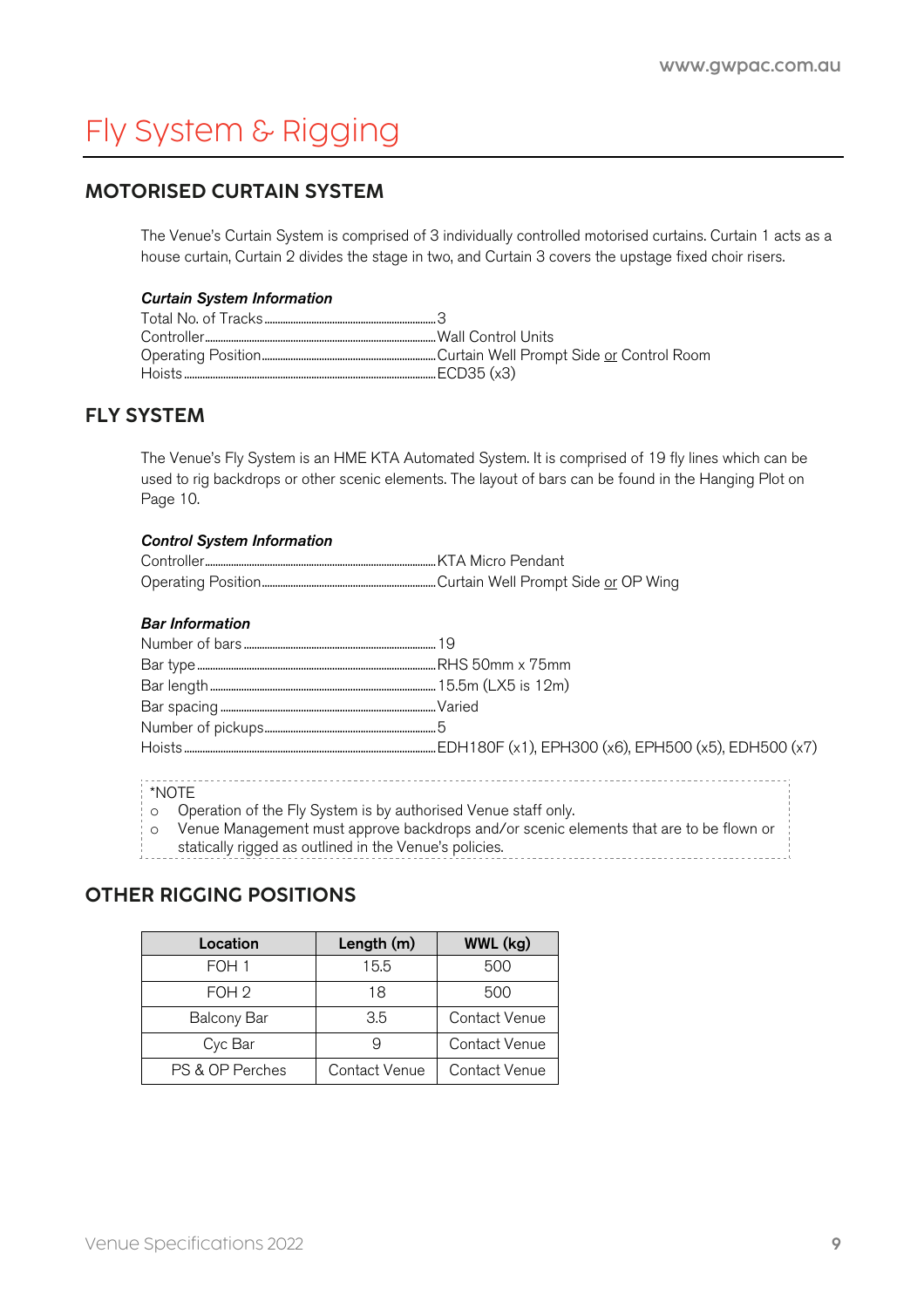# HANGING PLOT

| Line No.       | <b>Venue Allocation</b> | WWL (kg)                 |
|----------------|-------------------------|--------------------------|
| 1              | Valance                 | 150                      |
| $\overline{2}$ | LX1                     | 350                      |
| 3              | House Drop Curtain      | 125                      |
| Curtain 1      | Curtain 1               | $\qquad \qquad -$        |
| $\overline{4}$ | Legs/Border             | 150                      |
| 5              | LX <sub>2</sub>         | 350                      |
| 6              |                         | 350                      |
| 7              | Rear Projection Screen  | 350                      |
| 8              | Legs/Border             | 150                      |
| 9              | LX <sub>3</sub>         | 350                      |
| Curtain 2      | Curtain 2               |                          |
| 10             | Legs/Border             | 150                      |
| 11             | LX4                     | 350                      |
| 12             |                         | 350                      |
| 13             |                         | 350                      |
| 14             | Legs/Border             | 150                      |
| 15             |                         | 350                      |
| 16             |                         | 350                      |
| 17             | Tab Track               | 350                      |
| 18             | Cyclorama               | 150                      |
| Curtain 3      | Curtain 3               | $\overline{\phantom{a}}$ |
| 19             | LX <sub>5</sub>         | 350                      |

## \*NOTE

 $\frac{1}{100}$  The setting line is where Curtain 1 travels across stage.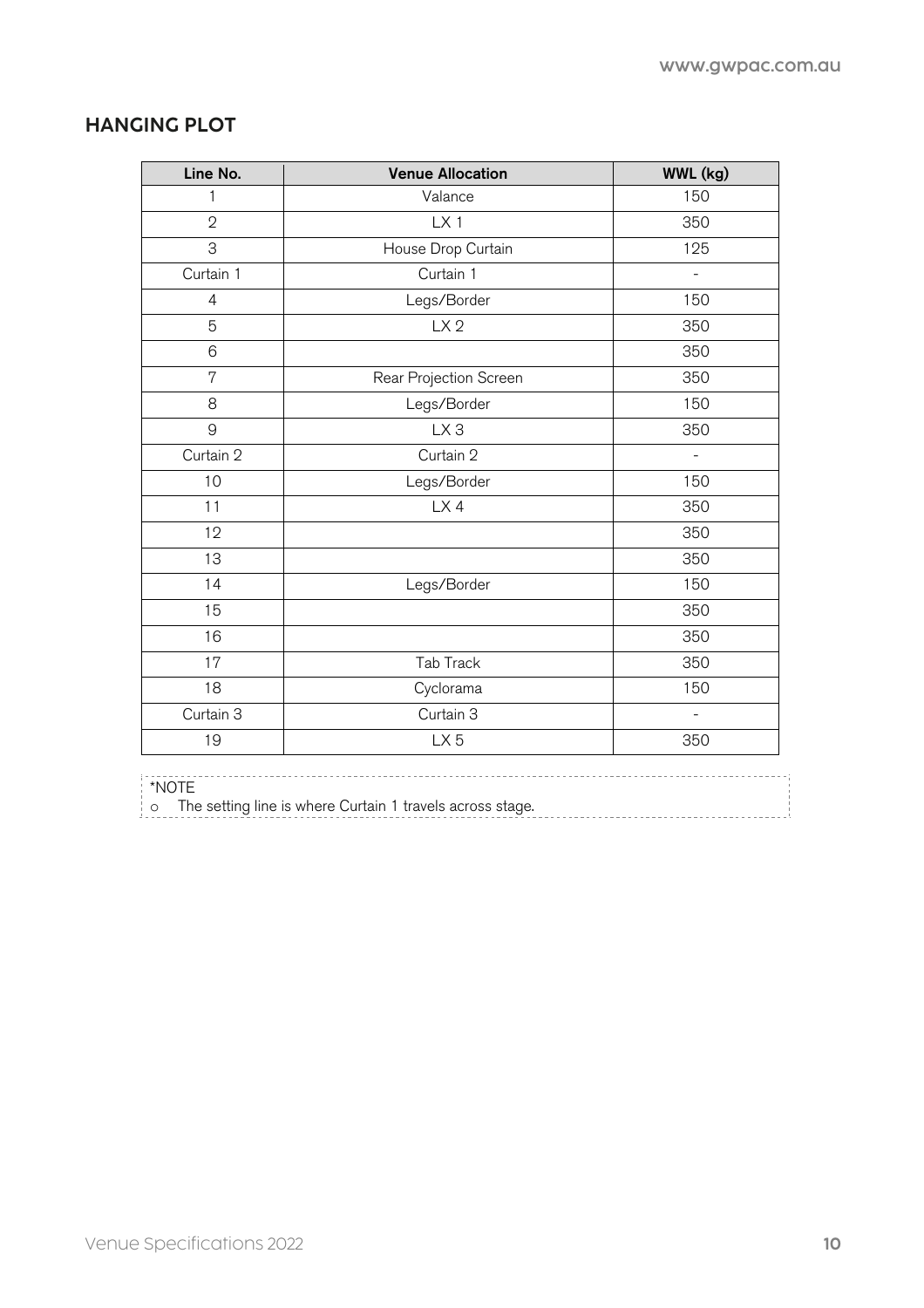# Lighting

# CONTROL SYSTEM & NETWORK

#### *Dimmers*

Dimmers are rack mounted in the dimmer area at OP Catwalk on Level 2. Dimmers are hard wired to specific locations throughout the Venue.

| Item                            | Quantity   Capacity |              |
|---------------------------------|---------------------|--------------|
| LSC GenVI Advanced Dimmer Racks |                     | Lighting Bar |

# FOH DISTANCES TO SETTING LINE

| <b>Position</b>    | Distance to setting line | Angle to setting line |
|--------------------|--------------------------|-----------------------|
| FOH 1              | 9178mm (9.2m)            | $62^\circ$            |
| FOH 2              | 13743mm (14.7m)          | $37.4^\circ$          |
| <b>Balcony Bar</b> | 14994mm (15m)            | $18.3^{\circ}$        |
| Followspots        | 22246mm (22.2m)          | $20.5^{\circ}$        |

# HOUSE LIGHTING & WORKING LIGHT

The Venue has a fully integrated LED house light system that covers all areas of the auditorium, controlled by wall panels in the Control Room or Stage Management Desk. A fully integrated blue working light system is used backstage.

# LIGHTING FIXTURES

The standard lighting rig included in the hire of the Venue includes in the following:

- Conventional white wash
- LED colour wash
- Cyclorama LED floods
- 6 profile specials

#### \*NOTE

- o Fixtures marked with \* incur an additional cost outlined in the Price List.
- o Any alterations to the standard rig must be returned to normal at the end of the hire period. Time required beyond the allotted booking time will be charged at an hourly rate as per the Price List.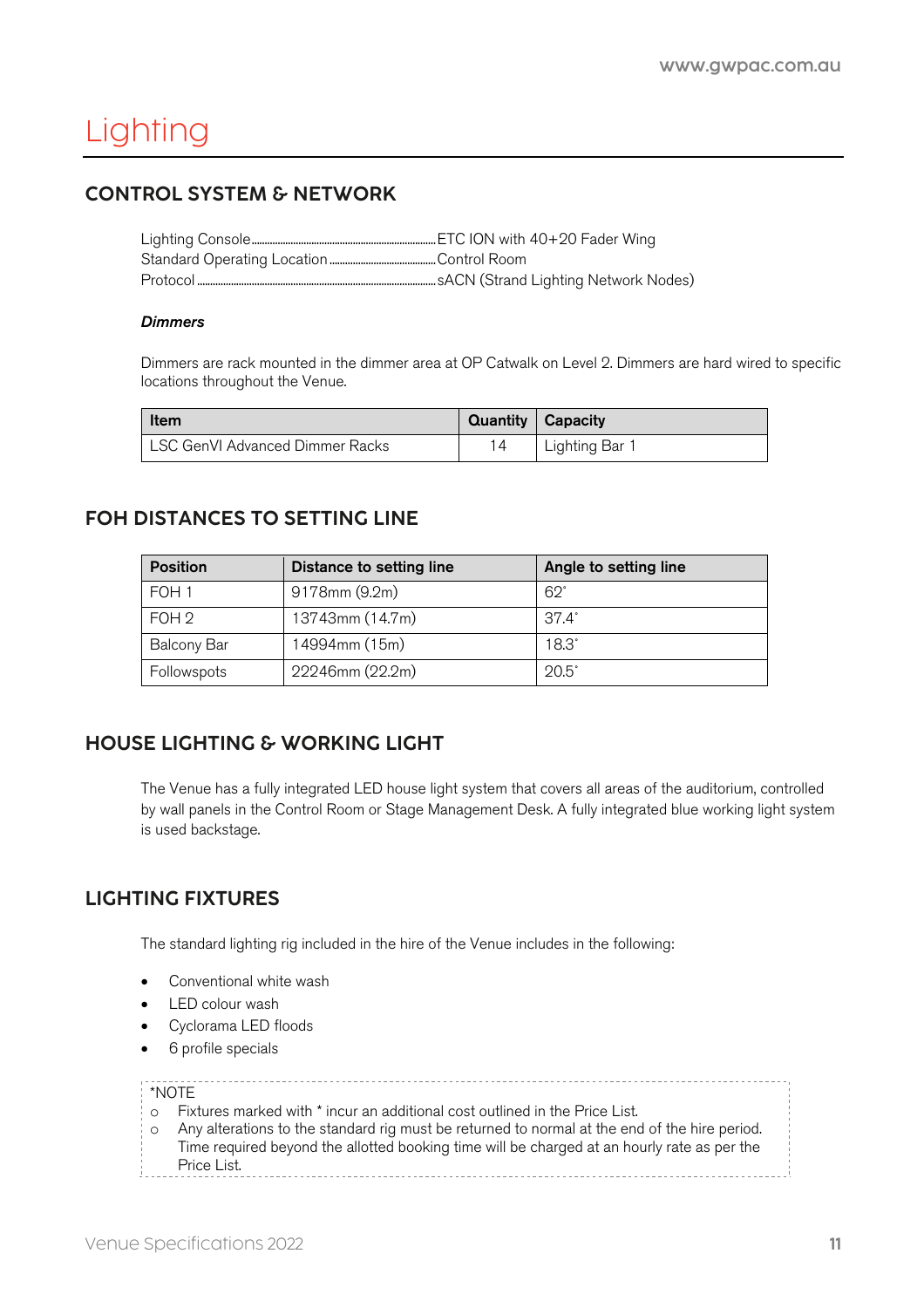#### *Profiles*

| <b>Manufacturer</b> | <b>Model</b>           | <b>Power</b> | Quantity |
|---------------------|------------------------|--------------|----------|
| Selecon             | Pacific 12/28°         | 1200W        | 16       |
| Selecon             | Pacific 14/35°         | 1200W        | 5        |
| Selecon             | Acclaim Axial Zoomspot | 600W         |          |
| EK                  | eProfile FC (RGBAL)    | 250W         | 20       |
| <b>ETC</b>          | Source Four Jnr        | 575W         |          |
| <b>ETC</b>          | Source Four Jnr Zoom   | 575W         |          |

#### *Fresnels*

| <b>Manufacturer</b> | <b>Model</b>            | Quantity |
|---------------------|-------------------------|----------|
| Silver Star         | Fresno RGBAL (DMX Zoom) | 32       |
| Selecon             | Rama Fresnel 1.2k       |          |
| Selecon             | Rama Fresnel 2k         |          |

#### *Moving Lights*

| <b>Manufacturer</b> | <b>Model</b>      | Quantity |
|---------------------|-------------------|----------|
| *Ayrton             | *Diablo S Profile |          |
| *Silverstar         | *Pluto 2000 Wash  | 14       |
| *Chauvet            | *Rogue R2 Spot    |          |
| *Chauvet            | *Rogue R2X Spot   |          |

#### *Special Effects / Other*

| <b>Manufacturer</b> | <b>Model</b>               | Quantity |
|---------------------|----------------------------|----------|
| Silverstar          | Cyc Wash (Cyc2 RGBAL)      | 10       |
| *AVF                | *Mirror ball               | 2        |
| *Martin             | *Smoke Machine (JEM ZR25)  |          |
| *Martin             | *Strobe (Atomic 3000)      |          |
| *Chauvet            | *Blinders (Shocker 2)      | 2        |
| *Chauvet            | *Bubble Machine            | 2        |
| *Chauvet            | *UV Light (SlimBank UV-18) | 6        |
| *Robert Juliat      | *Followspot (Roxy LED)     | 2        |
| *Robe               | *Haze Machine (Haze 400FT) |          |
| ShowPro             | <b>LED ParCans</b>         | 20       |

#### *Accessories*

- All fresnels have barn doors
- Limited range of top hats, irises, gobo holders and gobos available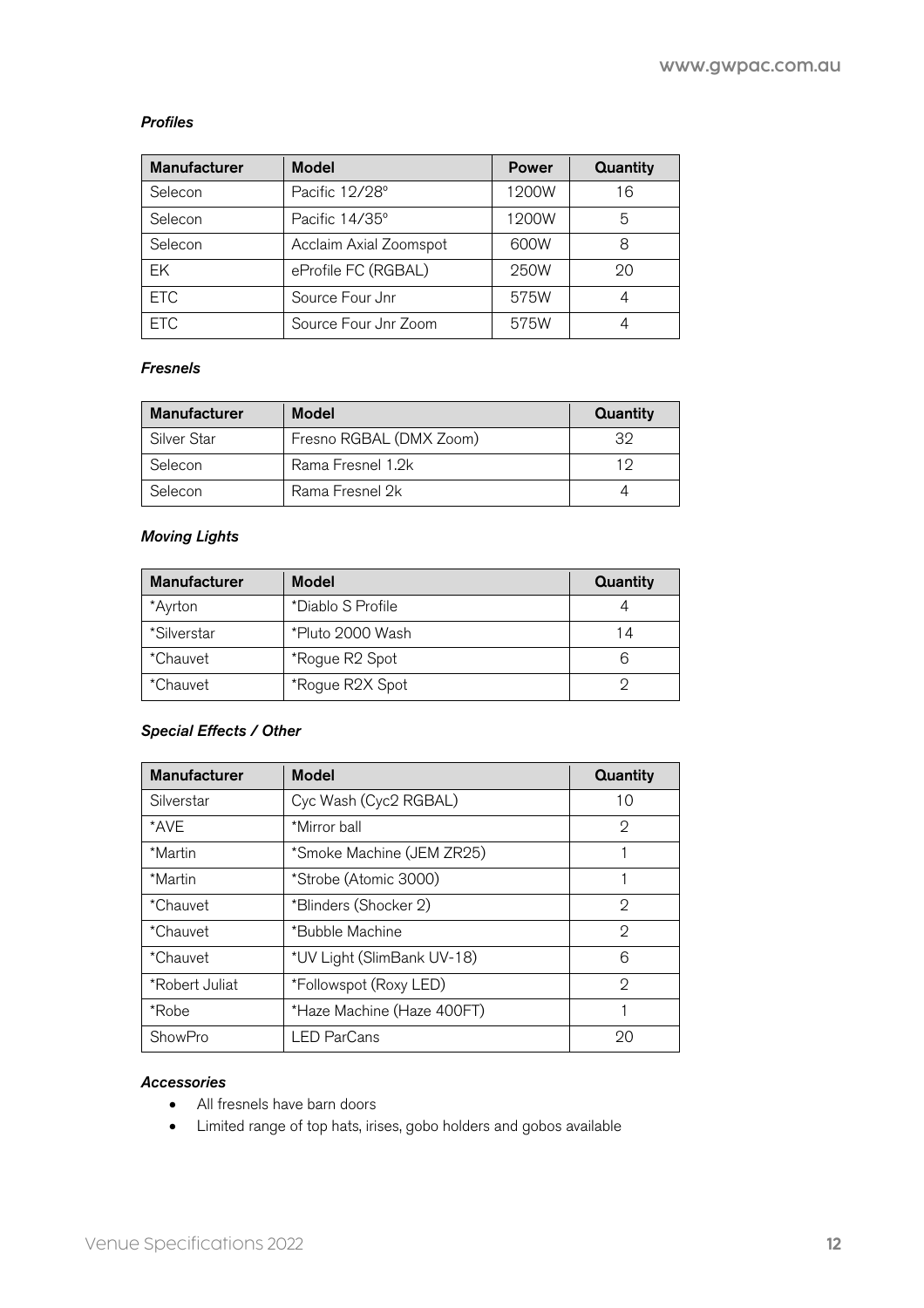# Sound

# AUDIO DESK & CONTROL

# FRONT OF HOUSE SPEAKER SYSTEM

The Speaker System's processing is carried out by the Xilica Solaro FR1 System. The Speaker System uses two d&b audiotechnik 30D and one d&b audiotechnik 10D amplifier.

| <b>Position</b>      | <b>Speaker</b>               | Quantity |
|----------------------|------------------------------|----------|
| Left & Right         | d&b audiotechnik ALi90 Array |          |
| Subwoofer            | d&b audiotechnik Bi6         |          |
| Front Fill           | d&b audiotechnik 8s          | 5        |
| Rear Stalls Fill     | d&b audiotechnik 8s          |          |
| <b>Balcony Delay</b> | d&b audiotechnik 8s          | З        |
| Foldback             | <b>RCF 310-A</b>             |          |

# MICROPHONES

\*NOTE

o The Venue owns 20 wireless receivers, therefore no more than 20 channels of wireless

- (either handhelds or headsets/lapels) may be used at one time.
- **o** Microphones marked with \* incur an additional cost outlined in the Price List.

#### *Wireless System & Microphones*

| Item                           | <b>Model</b>        | Quantity |
|--------------------------------|---------------------|----------|
| *Wireless Handheld Mic         | Sennheiser e965 G3  |          |
| *Wireless Beltpack Transmitter | Sennheiser ew500 G3 | 20       |
| *Headset/Lapel Mic             | Sennheiser MKE-2    | 94       |
| *Headset Mic                   | DPA 4066            |          |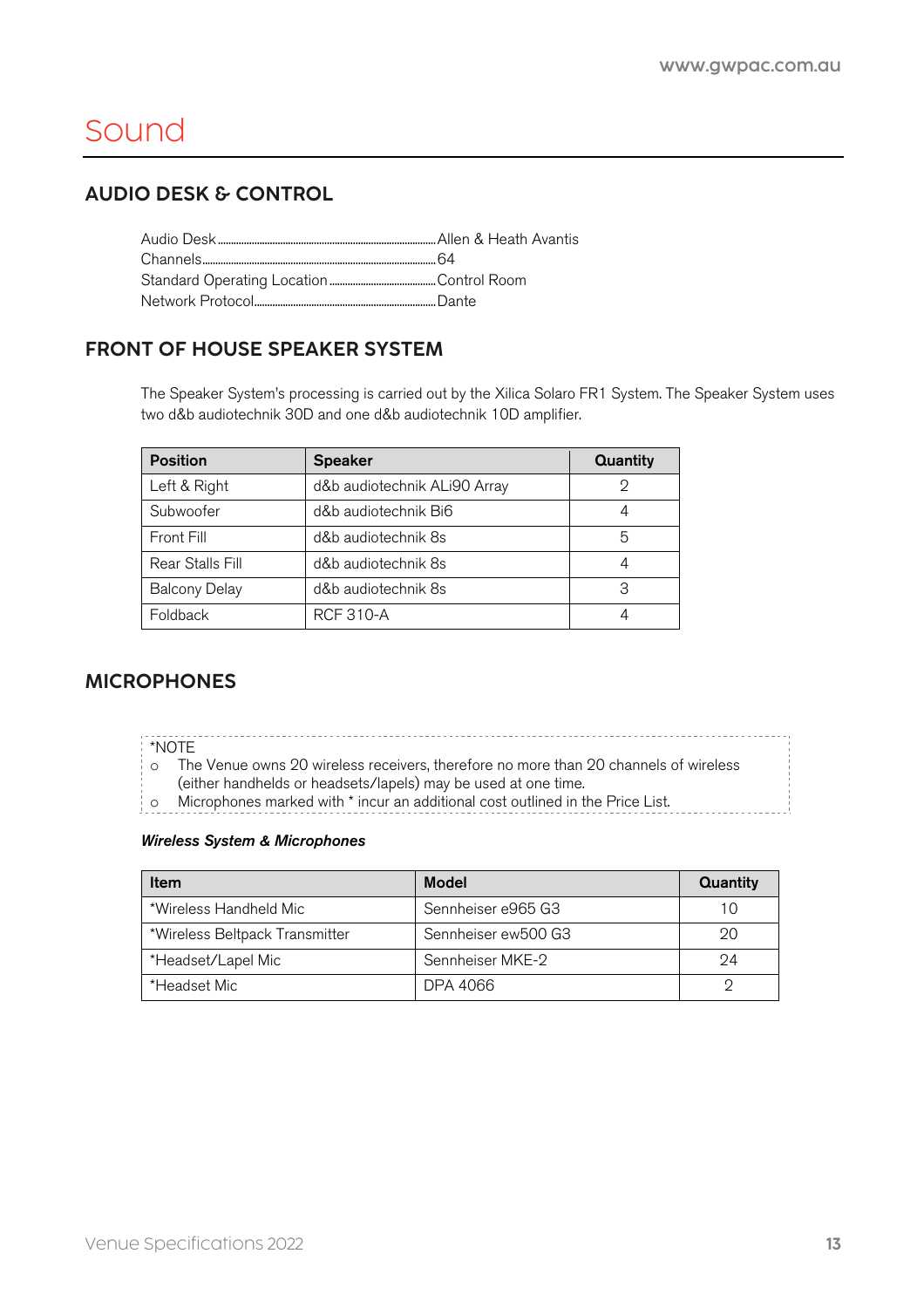#### *Cabled*

| Item                      | <b>Model</b>         | Quantity       |
|---------------------------|----------------------|----------------|
| Vocal Mic                 | Shure Beta 58A       | 4              |
| Vocal Mic                 | Shure SM58           |                |
| Vocal Mic (on/off switch) | $M1-S$               | $\mathfrak{D}$ |
| Instrument Mic            | Shure Beta 74A       | 4              |
| Instrument Mic            | Audiotechnica ATM350 | 2              |
| Boundary Plate Mic        | Sennheiser e912      | 3              |
| Boundary Plate Mic        | Crown PCC 160        | $\mathcal{D}$  |
| Overhead Drop Mic         | Shure MX202          | 4              |
| Kick Drum Mic             | Shure Beta 91        |                |
| Shotgun Mic               | Rode NT5             | 2              |
| Shotgun Mic               | <b>AKG 451</b>       | 2              |

# OTHER SOUND EQUIPMENT

| <b>Item</b>           | <b>Model</b>     | <b>Quantity</b> |
|-----------------------|------------------|-----------------|
| Tall Boom Mic Stand   | K&M              | 12              |
| Short Mic Stand       | K&M              | 8               |
| Floor/Table Mic Stand | K&M              | 4               |
| Portable Speaker      | <b>RCF 408-A</b> | 2               |
| Portable Speaker      | <b>RCF 310-A</b> | 2               |
| Recorder              | Roland R26       |                 |
| Lectern               | Lectrum          |                 |

Additionally, the Venue owns a limited supply of AVB Stage Boxes and audio cables available for use, including XLR, TRS, TS, 3.5mm jack, RCA, IEC and XLR Multicore.

# ASSISTIVE HEARING SYSTEM

Hearing impaired audience members may make use of the auditorium's Roger hearing assistance system. Please contact Venue Management prior to the event for further information.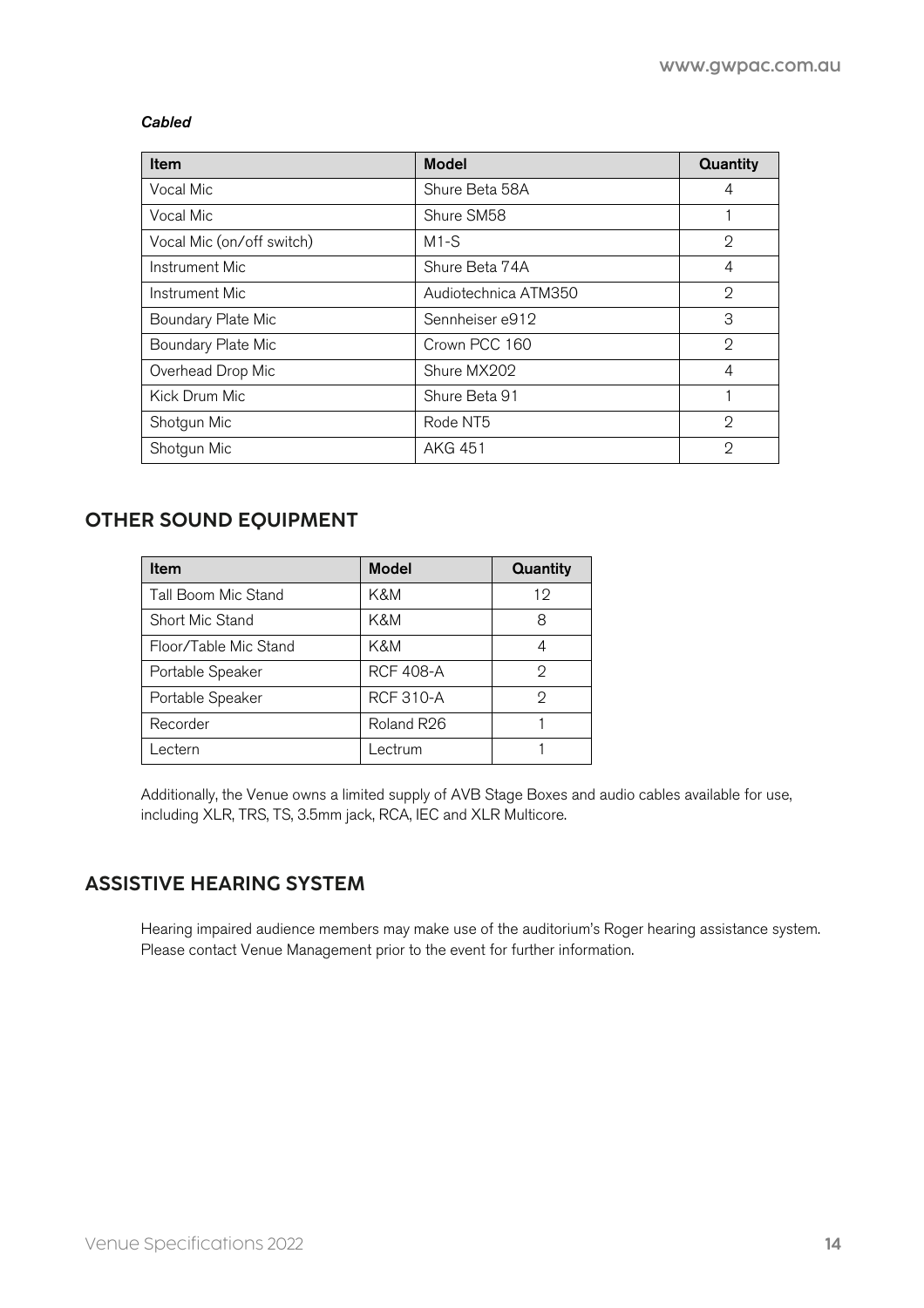# Vision & Broadcast

# VISION SYSTEM

The Venue has an advanced vision switching and capture/recording system compromised of the following:

#### *Control & Operation*

| Item                                       | Quantity | <b>Comments</b>                   |
|--------------------------------------------|----------|-----------------------------------|
| Blackmagic ATEM 1M/E Advanced Panel        |          | Mounted in Control Room Rack      |
| Blackmagic ATEM 1M/E Production Controller |          | <b>Broadcast Vision Switcher</b>  |
| Panasonic AW-RP150 PTZ Controller          |          | Camera Controller in Control Room |
| Blackmagic Smart VideoHub 40x40            |          | Mounted in Vision Rack            |
| Blackmagic Smart VideoHub 20x20            |          | Mounted in BOH Office             |
| Blackmagic Hyperdeck Studio Mini           | 4        | Mounted in Control Room Rack      |
| <b>Blackmagic Audio Monitor</b>            |          | Mounted in Control Room Rack      |
| MultiView 4                                |          | Mounted in Control Room Rack      |
| SmartView 4K Monitor                       | 2        | 1 in control room, 1 portable     |
| Blackmagic Video Assist 7"                 |          | Portable setups                   |

#### *Accessories*

| Item                    | <b>Item</b>           | Quantity |
|-------------------------|-----------------------|----------|
| Laptop                  | Apple Macbook Pro 13" | റ        |
| Laptop                  | <b>HP</b> Spectre     |          |
| <b>USB Clicker</b>      | Logitec               |          |
| <b>Universal Scaler</b> | Decimator             | 6        |
| SDI/HDMI Microconverter | Blackmagic            | 8        |

# VIDEO RECORDING & BROADCAST

George Wood Performing Arts Centre can provide a range of video recording, broadcast, and postproduction services for your event. The Venue is fully equipped to record and stream content in full HD (1080p) resolution. Services available for hire include, but are not limited to:

- Commercial recordings
- Archival recordings
- Live video streaming and broadcast to an online platform
- Post-production services: editing, colour grading, and closed captioning
- Technical and creative consultation for the video project

#### \*NOTE

o Any form of recording or broadcast undertaken at George Wood Performing Arts Centre requires permission from Venue Management.

o All broadcast and recordings require the Hirer to have obtained the necessary releases, licenses, and rights in relation to copyright.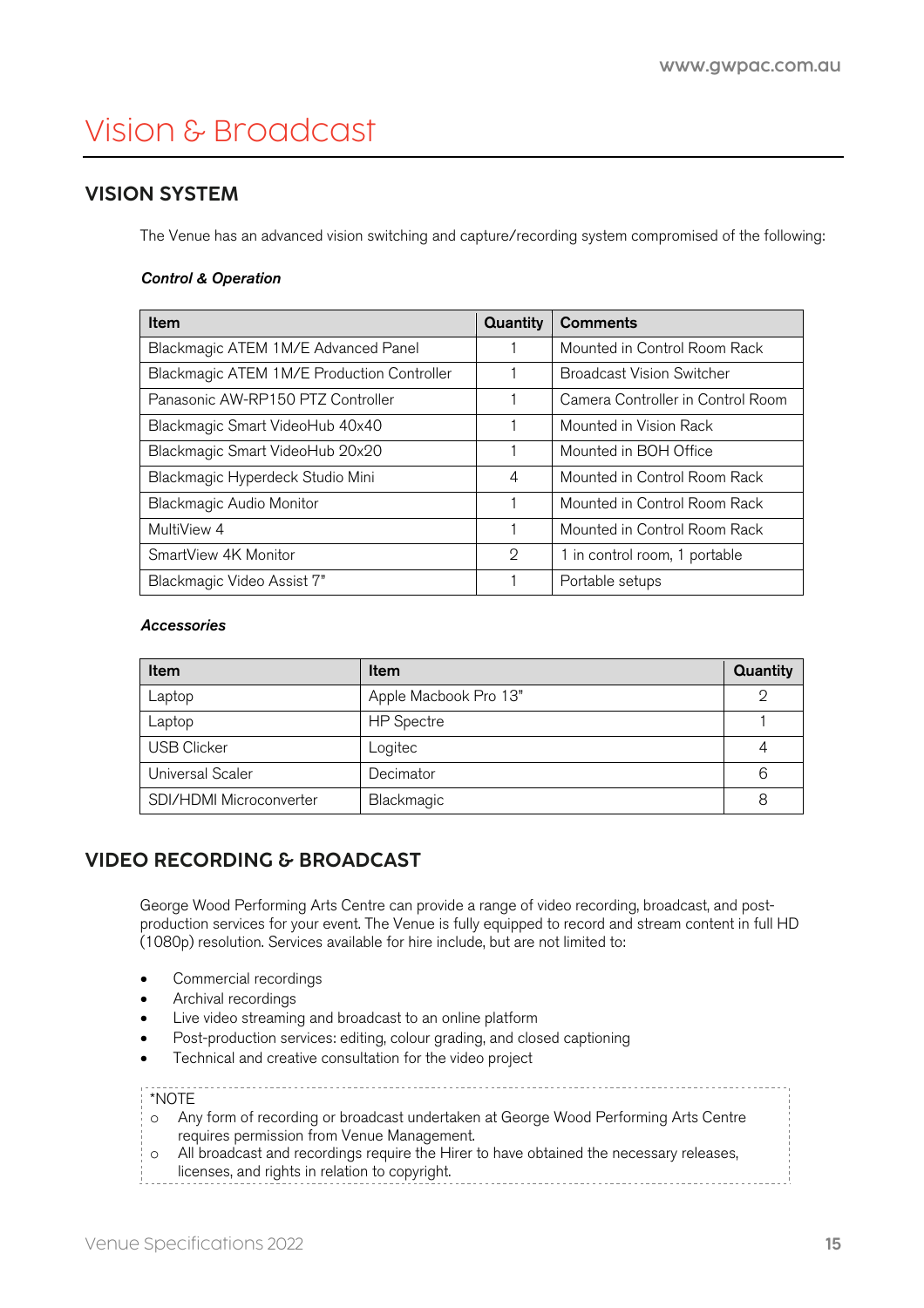# SCREENS & PROJECTION

The Venue has a variety of screens available for vision output through the hire of the *Projection Package.* This is comprised of the following:

#### *Screens*

| <b>Screen</b>                           | Ratio | <b>Dimensions</b>  |
|-----------------------------------------|-------|--------------------|
| Full Stage Cyclorama                    | 16:9  | $4.8m \times 14m$  |
| Auditorium Presenter's Screens (x2)     | 16:9  | $4.4m \times 2.6m$ |
| Stage Presenter's Screen                | 16:9  | $16ft \times 9ft$  |
| Balcony Bar Screen (Confidence Monitor) | 16:9  | 98" (diagonal)     |

#### *Projectors*

| <b>Manufacturer</b> | Model                    | <b>Standard Use</b>            | Quantity |
|---------------------|--------------------------|--------------------------------|----------|
| Epson               | EB-G7005U                | Stage Presenter's Screen       |          |
| Panasonic           | PT-RZ120 (12K Laser FHD) | Full Stage Cyclorama           |          |
| Panasonic           | PT-RZ120 (12K Laser FHD) | Auditorium Presenter's Screens |          |

\*NOTE

o Any applications can be used to provide the image and most devices.

o System input must be HDMI, SDI or DisplayPort. The system is not compatible with VGA.

# CAMERAS

The following cameras and accessories are a list of equipment available for broadcasting live to screen and recording, for operation by GWPAC Staff.

#### *Cameras & Lenses*

| <b>Manufacturer</b> | <b>Model</b>                    | Quantity |
|---------------------|---------------------------------|----------|
| Blackmagic          | URSA Broadcast Camera G2        |          |
| Panasonic           | PTZ Camera (AW-UE70KEJ)         |          |
| Blackmagic          | PocketCinema 4K Camera          |          |
| Canon               | Pro Zoom Lens KJ20x8 2B IRSD    |          |
| Panasonic           | Lens Leica DG 12-60mm f/2.8-4.0 |          |

#### *Accessories*

| <b>Item</b>        | <b>Model</b>                      | Quantity |
|--------------------|-----------------------------------|----------|
| Tripod (Broadcast) | Manfrotto 612 Nitrotech with LANC |          |
| Mini Shoulder Kit  | <b>Blackmagic URSA</b>            |          |
| Mini Shoulder Kit  | <b>Blackmagic URSA</b>            |          |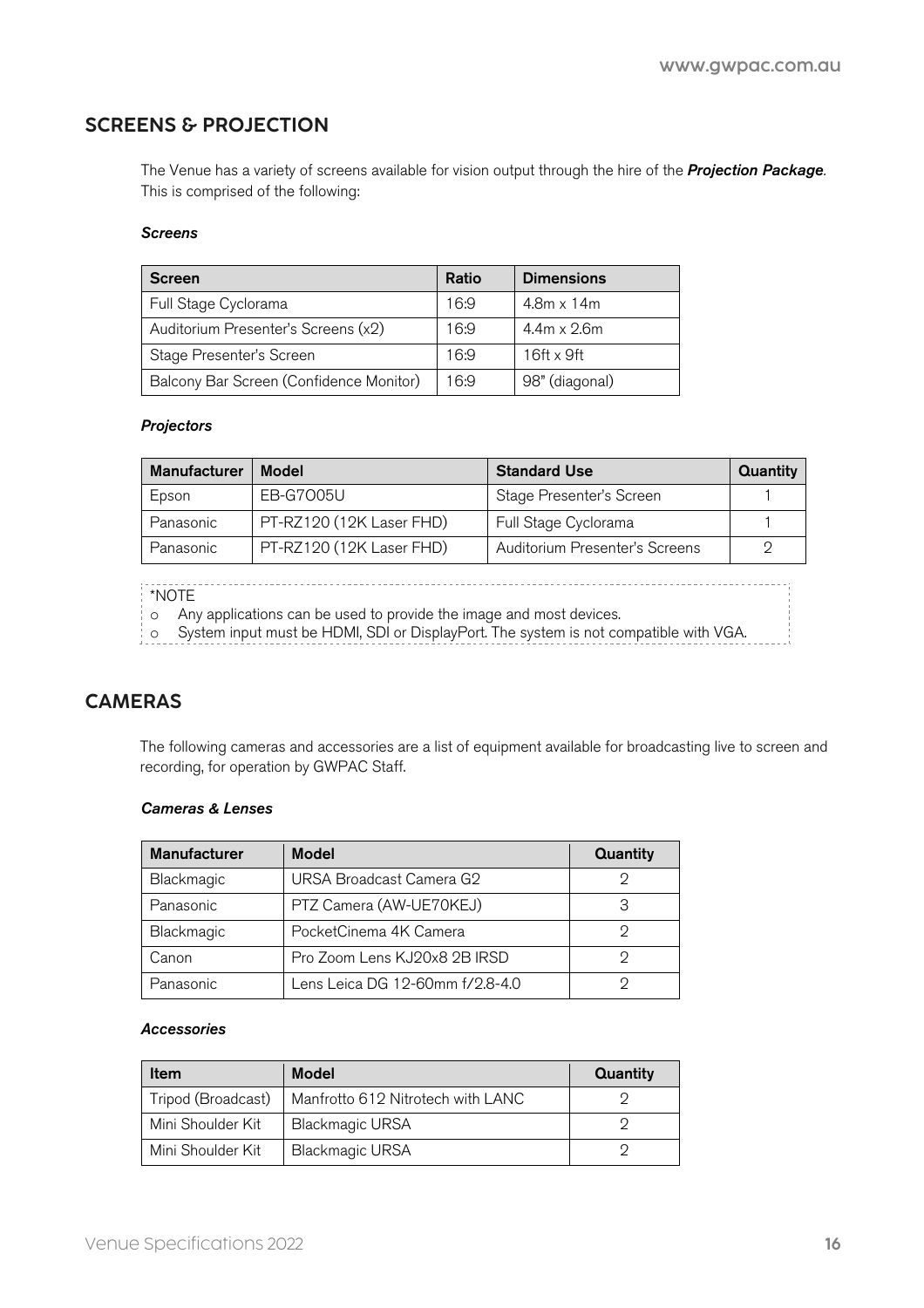# Stage Management & Backstage Facilities

# COMMUNICATIONS

The Venue consists of wired stations and wireless comms units (beltpack and headset) as standard equipment that can be positioned where required in the Venue.

Cabled Units..................................................................................................5 Wireless Units (ClearComm FreeSpeak 2).........................3 Master Station (Stage Management Desk)..........................1 \*NOTE o Additional cabled or wireless units can be hired. Please contact Venue Management for more

details.

# STAGE MANAGEMENT DESK

The Stage Management Desk (SMD) is located on Prompt Side and is fitted with:

- Monitor screen with stage feed
- Lamp
- Master Comms Station
- House Lighting control
- Curtain System control
- Connection for iPod, USB, DisplayPort, HDMI, SDI

# SET ASSEMBLY & STORAGE SPACE

There is space Prompt Side that can be used for set assembly and storage. This space can be divided from the stage by the moveable wall.

#### \*NOTE

- o Items of set cannot be left in this area outside the Hirer's booking period unless authorised by Venue Management prior to arriving on site.
- o All items of set/props/costumes must be removed from the grounds of Yarra Valley Grammar after the Hirer's event. Failure to do so will incur an additional charge for the removal of set and/or rubbish.

# DRESSING ROOMS & REHEARSAL ROOMS

The Venue has two principal dressing rooms, two rehearsal rooms and toilet facilities. Each room contains a monitor screen with stage feed (camera and sound).

#### \*NOTE

- o On weekdays, these rooms are only available after 6.00pm. Access is granted all day on weekends, school, and public holidays.
- o Hirer's equipment (e.g. costumes, props, set etc.) cannot remain here overnight on weekdays.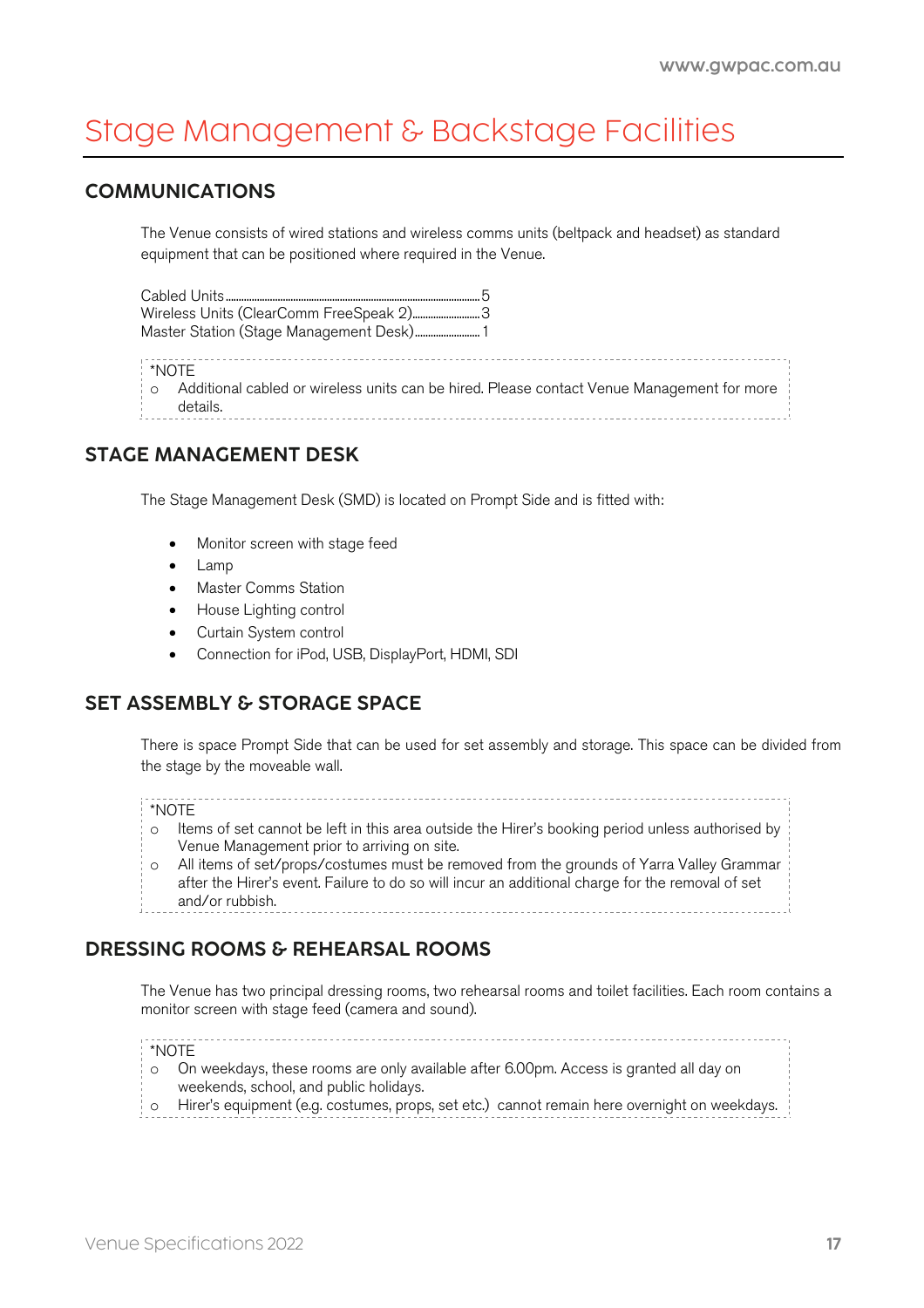## ADDITIONAL SPACES

The Venue has other spaces within the school grounds for back of house assembly areas etc. These rooms are in nearby buildings to the Venue.

#### \*NOTE

- o Each space incurs an additional fee as outlined in the Price List.
- o On weekdays, these rooms are only available after 6.00pm. Access is granted all day on weekends, school, and public holidays.
- $\frac{1}{2}$  o Hirer's equipment (e.g. costumes, props, set etc.) may not remain here overnight on weekdays.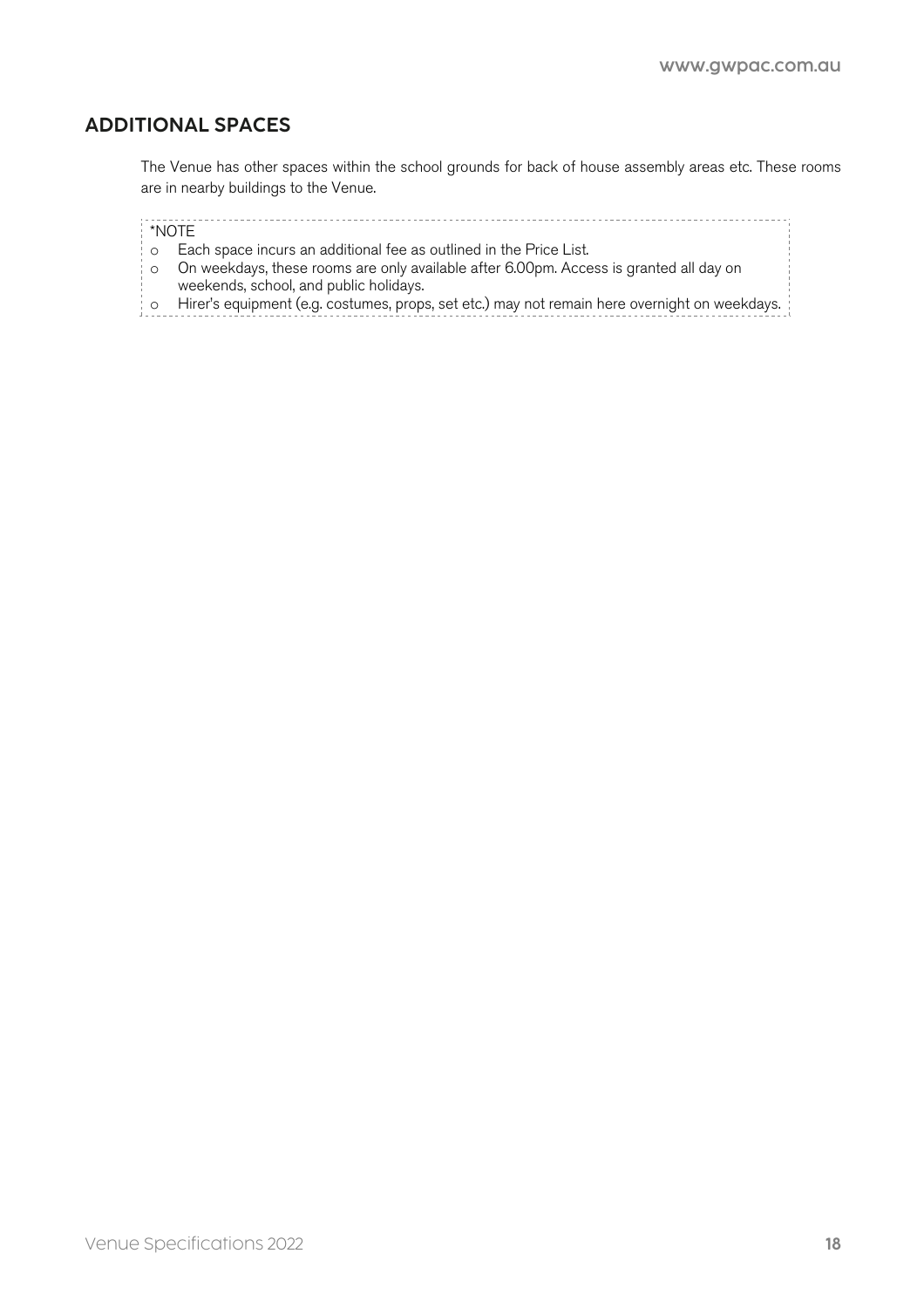# Appendix

# SITE PLAN

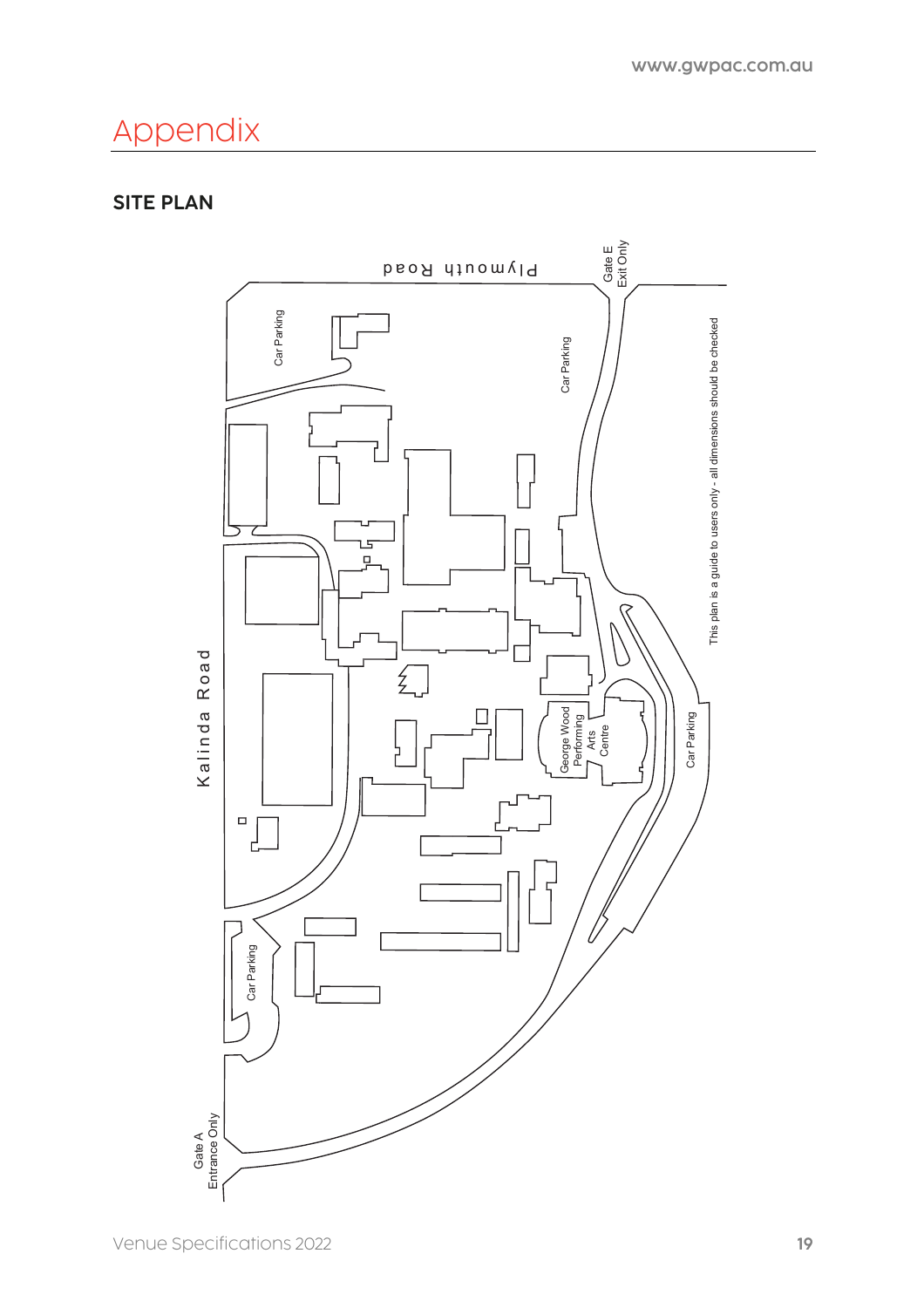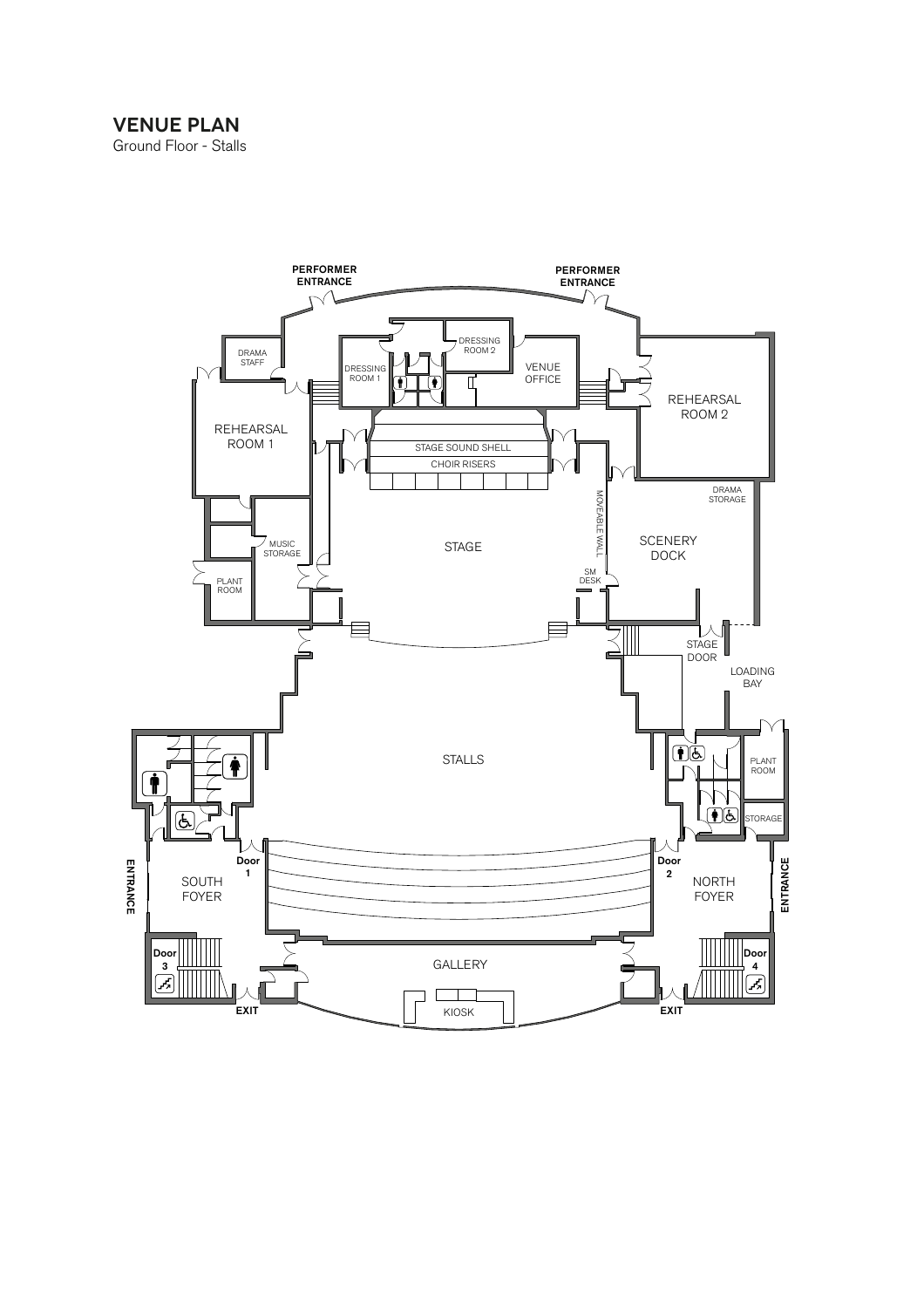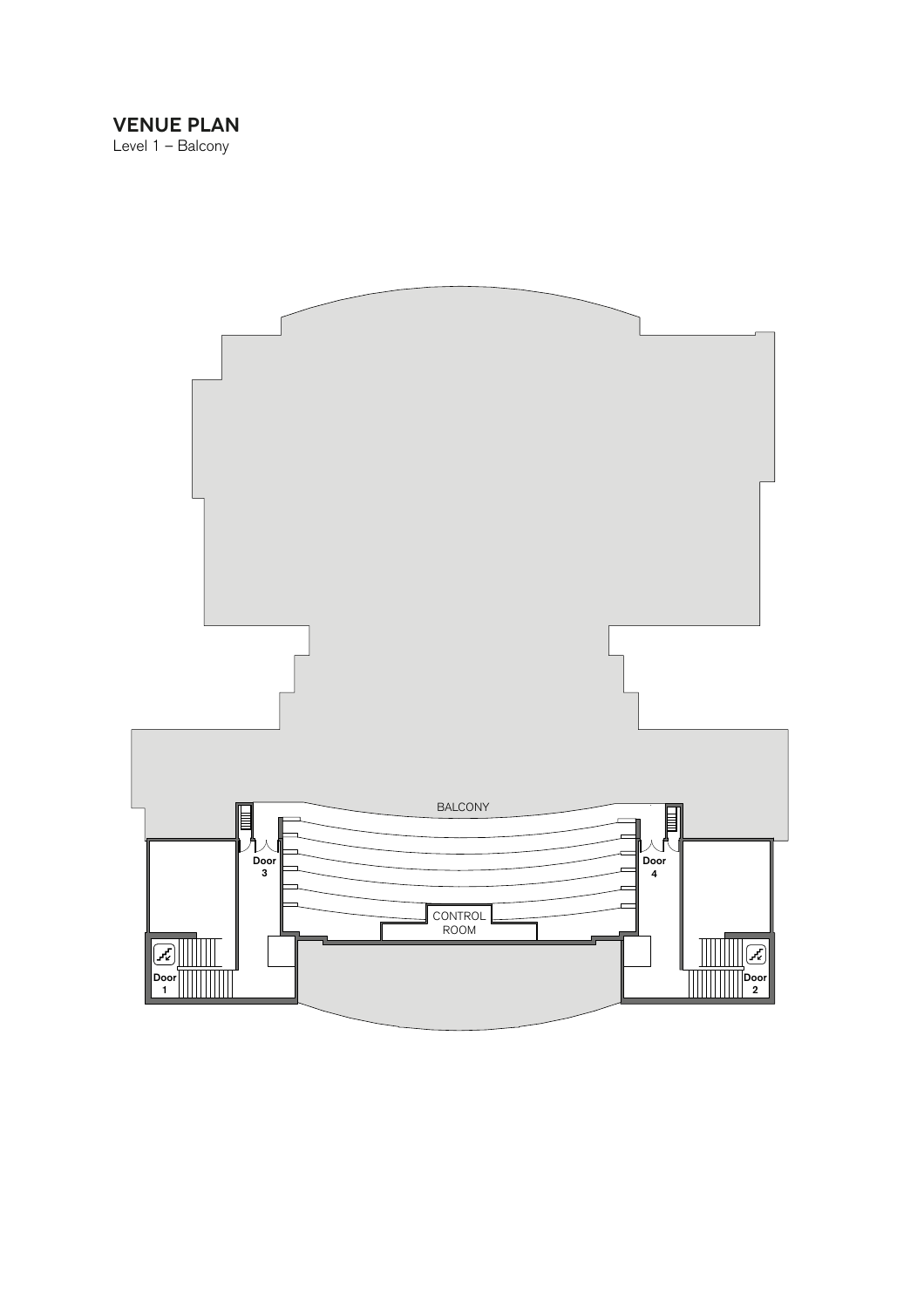## VENUE PLAN

Level 2 – Tech Access Only

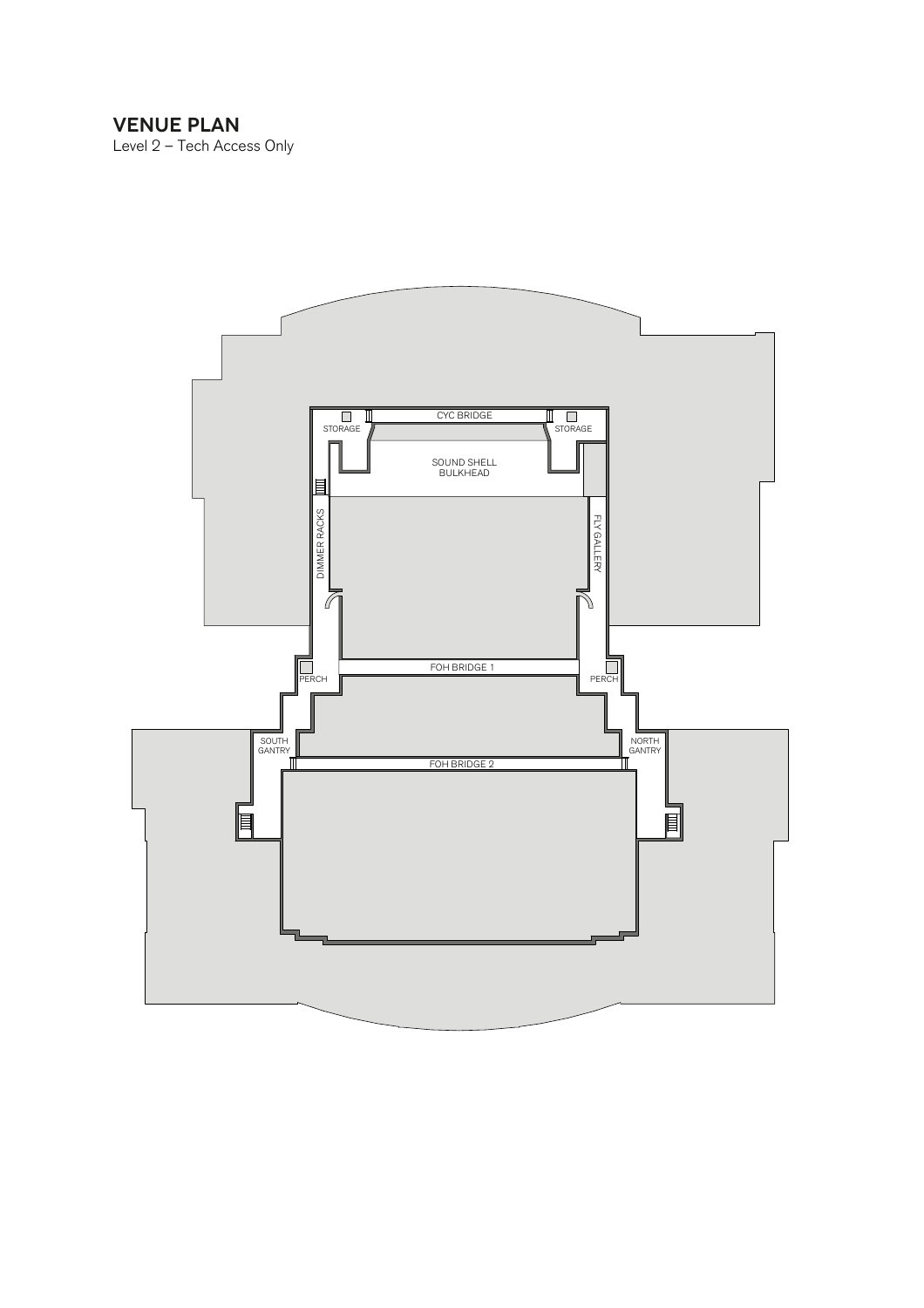

**DIMENSIONS** DIMENSIONS Stage Plan Stage Plan

09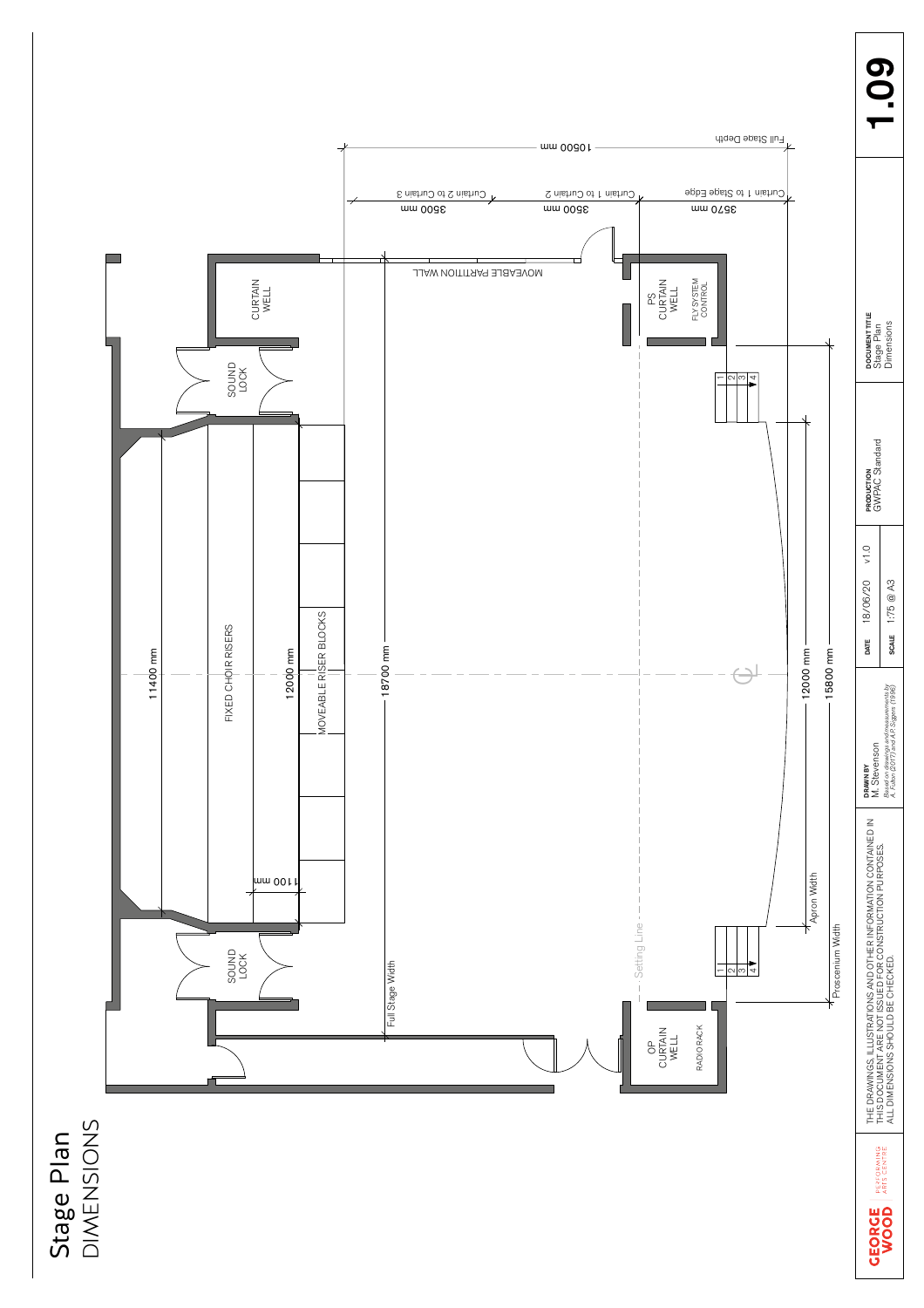|                                        | $\mathbf \zeta$<br>J<br>≘  |
|----------------------------------------|----------------------------|
| I<br><u>ג</u><br>ה<br>Ċ<br>a<br>D<br>້ | ֓׆ׇׇ֖ׅ֞֞֞֞֞֞֞֞֞<br>ーく<br>í |

| SPEED<br><b>DISTANCE<br/>FROM<br/>SETTING<br/>LINE (mm)</b> | <b>VARIABLE</b><br>LOW<br>7320<br>7000    | $\sum_{i=1}^{n}$<br>$\frac{1}{2}$<br>6390<br>6110<br>5700                                                     | $\begin{array}{l} \underline{\underline{\mathbf{a}}} \\ \underline{\underline{\mathbf{b}}} \\ \underline{\underline{\mathbf{b}}} \\ \underline{\underline{\mathbf{b}}} \\ \underline{\underline{\mathbf{b}}} \\ \underline{\underline{\mathbf{b}}} \\ \underline{\underline{\mathbf{b}}} \\ \underline{\underline{\mathbf{b}}} \\ \underline{\underline{\mathbf{b}}} \\ \underline{\underline{\mathbf{b}}} \end{array}$<br>$\sum_{i=1}^{N}$<br>4140<br>3910<br>5310<br>5000<br>4770<br>4490 | WRIABLE<br>HIGH<br>$\frac{1}{2}$<br>VOTI<br>2690<br>2450<br>2030<br>1600<br>3500                                            | <b>VARIABLE</b><br>$\frac{1}{2}$<br>$^{1000}_{780}$<br>$\circ$      | $\frac{1}{2}$<br>$\sum_{i=1}^\infty$<br>$-1015$<br>$-1265$<br>$-615$                                          |
|-------------------------------------------------------------|-------------------------------------------|---------------------------------------------------------------------------------------------------------------|---------------------------------------------------------------------------------------------------------------------------------------------------------------------------------------------------------------------------------------------------------------------------------------------------------------------------------------------------------------------------------------------------------------------------------------------------------------------------------------------|-----------------------------------------------------------------------------------------------------------------------------|---------------------------------------------------------------------|---------------------------------------------------------------------------------------------------------------|
|                                                             | <b>CURTAIN 3</b><br>LX 5<br>$\frac{9}{5}$ | CYCLORAMA<br>TAB TRACK / BORDER 5<br><b>SCENERY</b><br>$\frac{6}{1}$<br>$\frac{\infty}{2}$ $\frac{\infty}{2}$ | SCENERY<br>LEGS / BORDER 4<br>SCENERY<br>SCENERY<br>LX 4<br>LEGS / BORDER 3<br>$\frac{10}{1}$<br>$\begin{array}{c}\n\stackrel{\rightharpoonup}{\sim} & \stackrel{\rightharpoonup}{\sim} \\ \stackrel{\rightharpoonup}{\sim} & \stackrel{\rightharpoonup}{\sim}\n\end{array}$<br>$\Xi$ $\Xi$                                                                                                                                                                                                 | PROJECTION SCREEN<br>LX3<br>LEGS / BORDER 2<br><b>CURTAIN 2</b><br><b>SCENERY</b><br>თთ<br>$\pmb{\omega}$<br>$\overline{ }$ | LX 2<br>LEGS / BORDER 1<br>CURTAIN <sub>1</sub><br><b>54</b>        | HOUSE DROP CURTAIN<br>LX1<br>VALANCE<br>3<br>2<br>2<br>2<br>3<br>2<br>3<br>2<br>3<br>2<br>1<br>2<br>1<br><br> |
|                                                             | ξ<br>www.www.www.www.<br>www.www.www.www. |                                                                                                               |                                                                                                                                                                                                                                                                                                                                                                                                                                                                                             | ξ                                                                                                                           | <b>S</b><br>wa Setting Line <i>movimum mummum mummum s</i> arta bum |                                                                                                               |
|                                                             |                                           |                                                                                                               |                                                                                                                                                                                                                                                                                                                                                                                                                                                                                             |                                                                                                                             |                                                                     |                                                                                                               |

BATTE 1:75 @ A3 1.75 @ A3 1.75 @ A3 1.75 @ A3 1.75 @ A3 1.75 @ A3 1.1111 \$ 1.75 @ A3 1.1111 \$ 1.75 @ A3 1.1111 \$ 1.75 @ A3 1.1111 \$ 1.75 @ A3 1.1111 \$ 1.75 @ A3 1.1111 \$ 1.79 @ A3 1.111 \$ 1.79 @ A3 1.111 \$ 1.111 \$ 1.111 \$  $1.11$ 

 $\blacktriangledown$ 

DRAWN BY M. Stevenson

THE DRAWINGS, ILLUSTRATIONS AND OTHER INFORMATION CONTAINED IN THIS DOCUMENT ARE NOT ISSUED FOR CONSTRUCTION PURPOSES.

THE DRAWINGS, ILLUSTRATIONS AND OTHER INFORMATION CONTAINED IN<br>THIS DOCUMENT ARE NOT ISSUED FOR CONSTRUCTION PURPOSES.<br>ALL DIMENSIONS SHOULD BE CHECKED.

ALL DIMENSIONS SHOULD BE CHECKED.

PERFORMING<br>ARTS CENTRE

**CEORCE** 

DATE  $18/06/20$  v1.0 PRODUCTION

DATE 18/06/20 v1.0 SCALE  $1:75 \text{ } @$  A3

GWPAC Standard

**PRODUCTION**<br>GWPAC Standard

DOCUMENT TITLE **bocument tifle**<br>Stage Plan<br>Fly System Hanging Plot Fly System Hanging Plot

*Based on drawings and measurements by A. Fulton (2017) and A.P. Siggers (1996)*

**DRAWN BY**<br>M. Stevenson<br>*Based on drawings and measurements by*<br>A. Futon (2017) and A.P. Siggers (1996)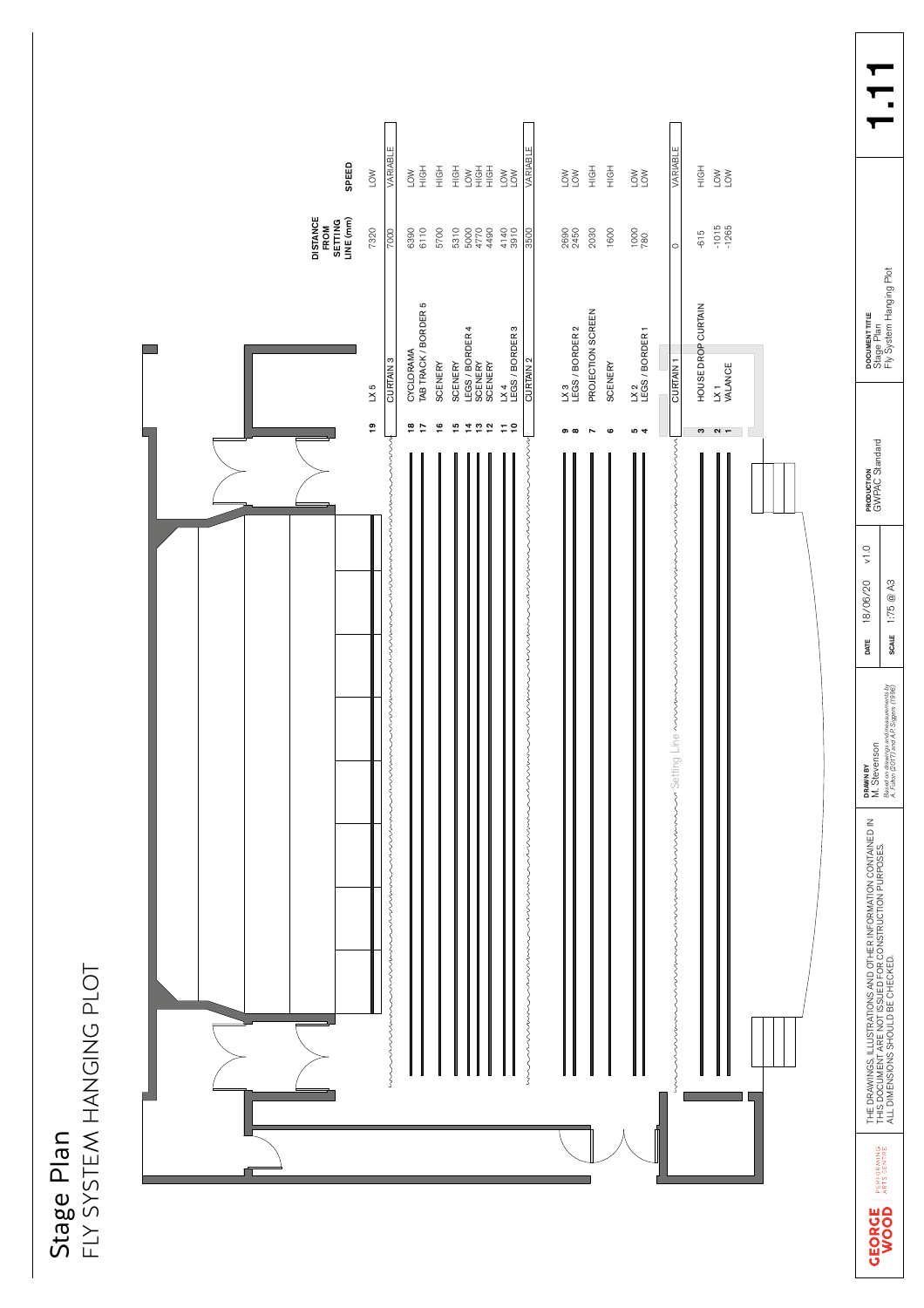# Price List 2022

# VENUE HIRE

|         | Rehearsal | Performance |
|---------|-----------|-------------|
| Weekday | \$410/hr  | \$520/hr    |
| Weekend | \$485/hr  | \$590/hr    |

*Includes GST. Minimum booking block of 4 hours.*

#### Inclusions

- 1 Duty Manager
- 1 Technician
- 1 Front of House Manager
- Basic Lighting Rig
- Sound System
- Parking Attendants
- Confidence Monitor TV
- Cabled Comms Units
- Catered Kiosk (before show and during interval)

# ADDITIONAL COST

#### **Staff**

| <b>Staff</b>               | Weekday | Weekend |
|----------------------------|---------|---------|
| Additional Technician      | \$65/hr | \$80/hr |
| Followspot Operator        | \$60/hr | \$78/hr |
| Stage Manager              | \$70/hr | \$85/hr |
| <b>Additional Security</b> | \$45/hr | \$55/hr |
| Non-Standard Cleaning      | \$40/hr | \$40/hr |

# **Sound**

| Wireless Handheld Mic         | \$40 each/day |
|-------------------------------|---------------|
| Wireless Headset Mic          | \$40 each/day |
| Wireless Lapel Mic            | \$40 each/day |
| Instrument Clip On Mic        | \$30 each     |
| Portable Speakers             | \$30 each/day |
| Recording                     | \$120         |
| <b>Additional Foldback</b>    | \$30 each     |
| <b>Lighting &amp; Effects</b> |               |
| Moving Lights Package         | \$325         |
| <b>Blinders</b>               | \$60 pair     |
| Strobe                        | \$30          |
| UV Lighting                   | \$30          |
| Followspots                   | \$85 each     |
| 9 Spots                       | \$300         |
| Side Lighting on Truss        | \$400 pair    |
| Smoke Machine                 | \$40          |
| Bubble Machine                | \$40          |